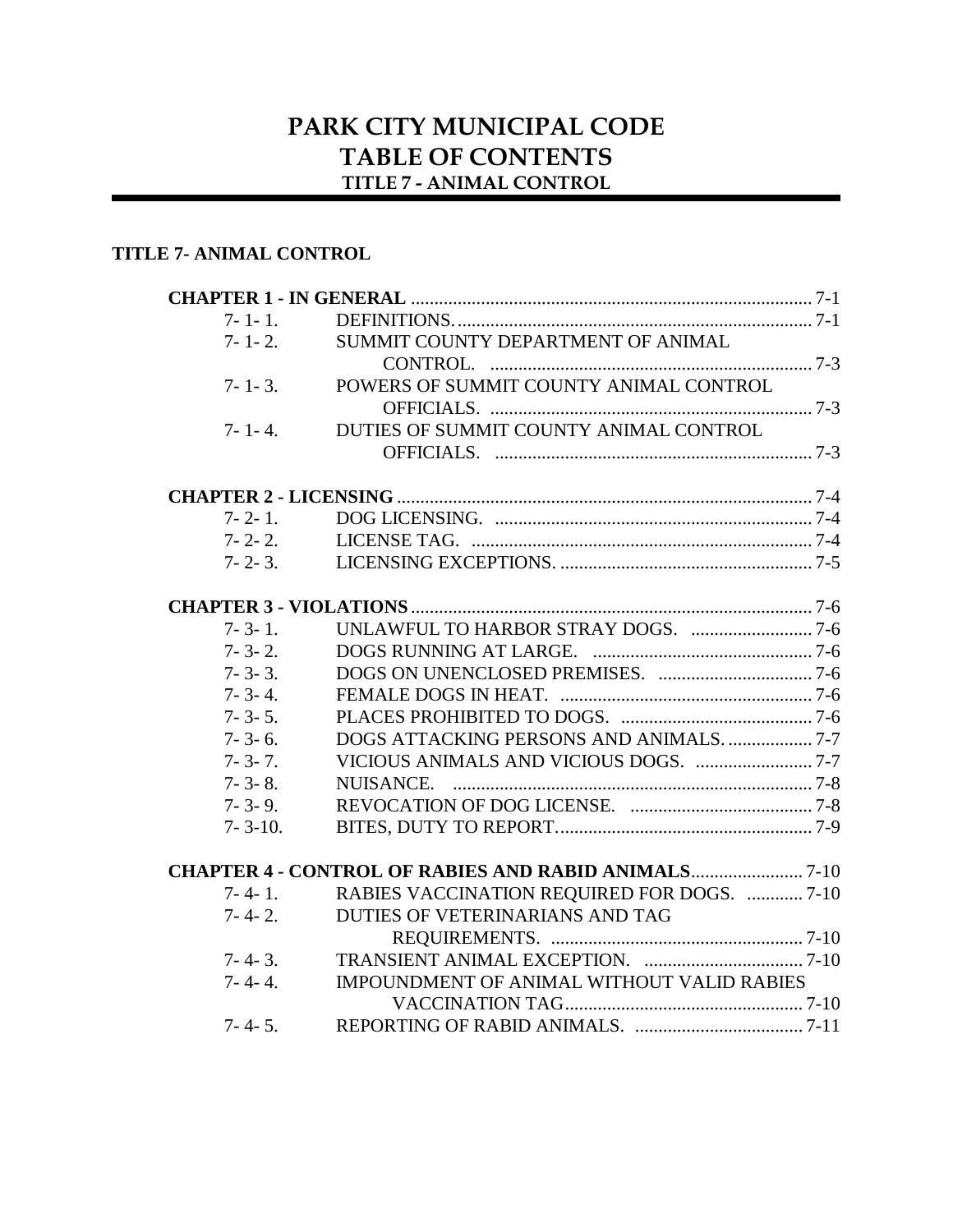# **PARK CITY MUNICIPAL CODE TABLE OF CONTENTS TITLE 7 - ANIMAL CONTROL**

| $7 - 4 - 6.$  | QUARANTINING AND DISPOSITION OF BITING OR            |  |
|---------------|------------------------------------------------------|--|
|               |                                                      |  |
|               |                                                      |  |
| $7 - 5 - 1$ . |                                                      |  |
| $7 - 5 - 2$ . |                                                      |  |
| $7 - 5 - 3$ . |                                                      |  |
| $7 - 5 - 4$ . |                                                      |  |
| $7 - 5 - 5$ . | IMPOUND FEES FOR VOLUNTARY RELINQUISHMENT            |  |
|               |                                                      |  |
| $7 - 5 - 6$ . |                                                      |  |
|               |                                                      |  |
| $7 - 6 - 1$ . |                                                      |  |
| $7 - 6 - 2$ . |                                                      |  |
| $7 - 6 - 3$ . |                                                      |  |
| $7 - 6 - 4.$  |                                                      |  |
| $7 - 6 - 5$ . |                                                      |  |
| $7 - 6 - 6$ . |                                                      |  |
| $7 - 6 - 7$ . |                                                      |  |
|               | CHAPTER 7 - KENNELS, PET SHOPS ETC. REGULATION  7-18 |  |
| $7 - 7 - 1$ . |                                                      |  |
| $7 - 7 - 2$ . | STANDARDS FOR PERMITTED ESTABLISHMENT. 7-18          |  |
| $7 - 7 - 3$ . |                                                      |  |
| $7 - 7 - 4$ . |                                                      |  |
| $7 - 7 - 5$ . | INTERFERENCE WITH OFFICERS PROHIBITED.  7-19         |  |
|               |                                                      |  |
| $7 - 8 - 1$ . |                                                      |  |
|               |                                                      |  |
|               |                                                      |  |
| $7 - 9 - 2$ . |                                                      |  |
|               |                                                      |  |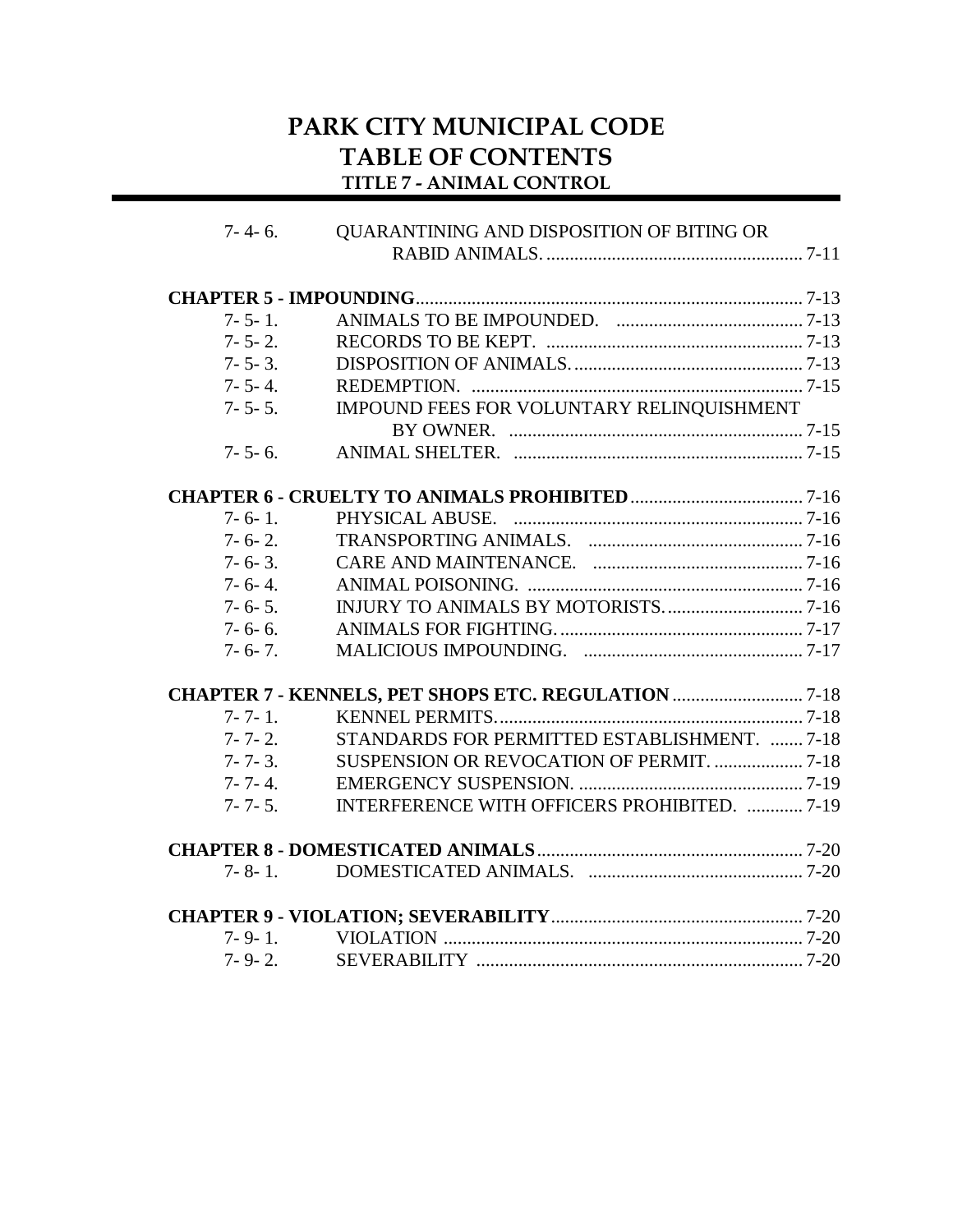

# **TITLE 7- ANIMAL CONTROL**

## **CHAPTER 1 - IN GENERAL**

# **7- 1- 1. DEFINITIONS**.

#### (A) **ABANDON/ABANDONED.** The leaving of an animal without adequate provision for the animal"s care by its owner.

## (B) **AGRICULTURAL ANIMAL OR AGRICULTURAL DOG.** An animal

developed or trained to do useful work such as herd other animals.

(C) **ANIMAL.** Every nonhuman species, both domestic and wild.

#### (D) **ANIMAL BOARDING**

**ESTABLISHMENT**. Any establishment that takes in animals for boarding for profit.

#### (E) **ANIMAL GROOMING PARLOR**.

Any establishment maintained for the purpose of offering cosmetological services for animals for profit.

(F) **ANIMAL SHELTER**. A facility owned and/or operated by a governmental entity or any animal welfare organization that is incorporated within the state of Utah under U.C.A. Section 76-9-305, as amended, and used for the care and custody of seized,

stray, homeless, quarantined, abandoned, or unwanted dogs, cats or other small domestic animals.

(G) **BITE**. An actual puncture, tear or abrasion of the skin inflicted by the teeth of an animal.

(H) **CATS**. Any age feline of the domesticated types.

(I) **CATTERY**. An establishment for boarding, breeding, buying, grooming or selling cats for profit.

#### (J) **DIRECTOR OF ANIMAL**

**CONTROL**. The Director of the Summit County Department of Animal Control who is vested with the power and authority to enforce the provisions of this Title.

(K) **DOG**. A canis familiaris over four (4) months of age. Any canis familiaris under four (4) months of age is a puppy.

(L) **DOMESTICATED ANIMALS**. Animals accustomed to live in or about the habitation of man, including but not limited

to cats, dogs, fowl, horses, swine, goats, and cattle.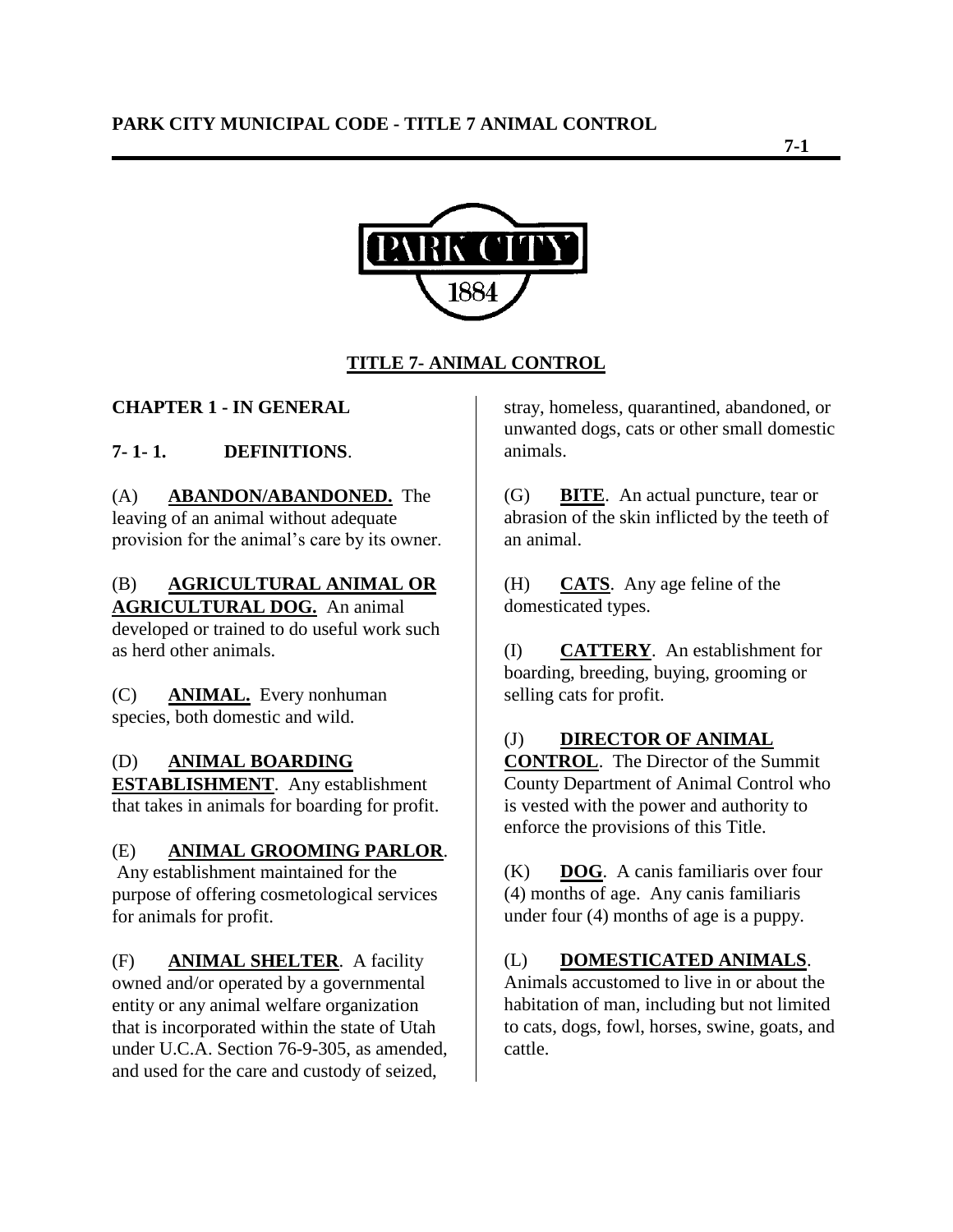(M) **GUARD DOG**. A working dog which must be kept in a fenced run or other suitable enclosure during business hours, or on a leash or under absolute control while working, so it cannot come into contact with the public. This restriction does not apply to service dogs for people and governmental entities and dogs used for agricultural purposes.

(N) **HOLDING FACILITY**. Any pet shop, kennel, cattery, groomer, animal shelter, humane establishment, or any other such facility used for holding animals.

(O) **KENNEL**. An establishment having four (4) or more dogs for the purpose of boarding, breeding, buying, grooming, letting for hire, training for fee, selling, or agricultural use such as stock herding and guarding.

(P) **LEASH OR LEAD**. Any chain, rope or device used to restrain an animal.

(Q) **NEUTER**. A surgical procedure performed on male animals in which its testicles are removed.

(R) **OWNER.** Any person who is either the legal owner, keeper, possessor or the actual custodian of an animal. Ownership is established by a person registering as owner on a license or other legal document or being a person claiming ownership and taking possession of an animal. Where the "Owner" is a minor under the age of 18 years, the minor"s parent or legal guardian shall be liable for and held responsible for payment

of the minor child"s citation, fines and/or late penalities.

(S) **PET**. A domesticated animal kept for pleasure rather than utility, including, but not limited to birds, cats, dogs, fish, hamsters, mice, and other animals associated with man's environment.

(T) **PET SHOP**. Any establishment containing cages or exhibition pens, not part of a kennel or cattery, wherein dogs, cats, birds, or other pets for sale are kept or displayed.

(U) **QUARANTINE**. The isolation of an animal in a substantial enclosure so that the animal is not subject to contact with other animals or unauthorized persons.

(V) **SPAY**. A surgical procedure performed on a female animal in which its ovaries and uterus are removed.

(W) **STRAY.** Any animal at large as explained in Section 7-3-2 of this Title.

(X) **VICIOUS ANIMAL**. Any animal which is dangerous, aggressive, including, but not limited to any animal which has bitten or in any other manner attacked any person or animal.

# (Y) **VICIOUS DOG**.

(1) Any dog which, in a vicious or terrorizing manner, approaches any person in apparent attitude of attack upon the streets, sidewalks, or any public grounds or places;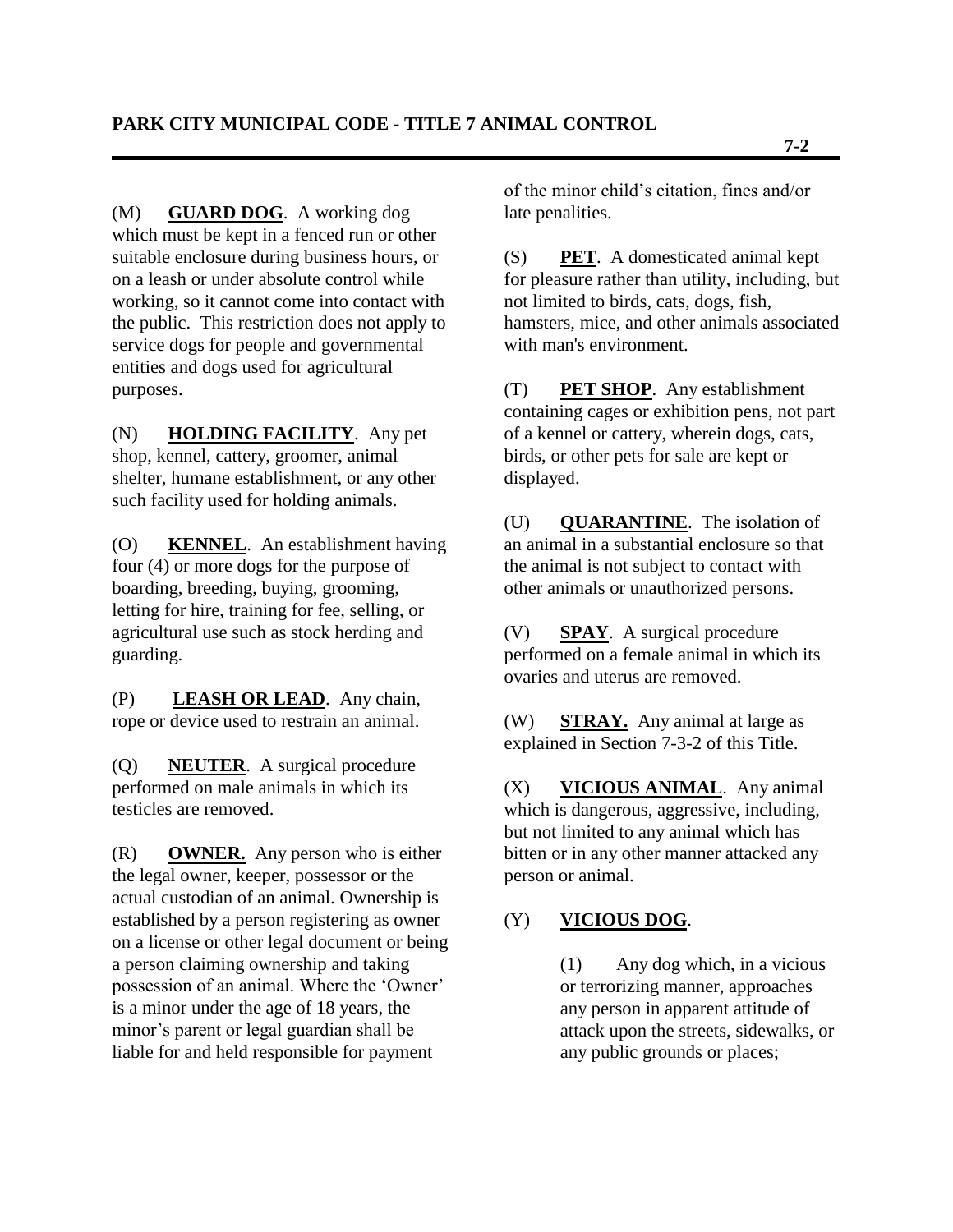(2) Any dog with a known propensity, tendency, or disposition to attack, to cause injury or to otherwise endanger the safety of human beings or animals; or

(3) Any dog which bites, inflicts injury, assaults, or otherwise attacks a human being or domestic animal on public or private property.

(4) This provision shall not apply to dogs owned or used by governmental entities.

#### (Z) **WILD ANIMAL.** Animals including raccoons, skunks, coyotes, foxes, bats, the offspring of wild animals crossbred to domestic dogs and cats and any other carnivorous animal.

(AA) **WORRY.** To harass by tearing, biting or shaking with the teeth or without provocation to chase any animal or person or approach any person in an apparent attitude of attack when such person is in a place where he/she has a right to be.

*(Amended by Ord. Nos. 07-68; 16-03)*

## **7- 1- 2. SUMMIT COUNTY DEPARTMENT OF ANIMAL CONTROL**.

Summit County has created a Department of Animal Control.

## **7- 1- 3. POWERS OF SUMMIT COUNTY ANIMAL CONTROL OFFICIALS**.

(A) The Summit County Director of Animal Control or any person employed by the Summit County Department of Animal Control as an animal control officer shall take the Summit County oath of office and shall be vested with the power and authority to enforce this Title.

(B) The Summit County Director of Animal Control, his/her deputies, assistants, and animal control officers are hereby authorized and empowered to apprehend and take with them and impound any animal found in violation of this Title and including licensable dogs for which no license has been procured in accordance with this Title, or any licensed or unlicensed dogs for any other violations.

(C) In the enforcement of this Title, any peace officer or the Summit County Director of Animal Control, or his/her assistants are authorized to enter onto the open premises of any person to take possession of any dog in violation of this Title.

*(Amended by Ord. No. 07-68)*

# **7- 1- 4. DUTIES OF SUMMIT COUNTY ANIMAL CONTROL OFFICIALS**.

(A) **SUMMIT COUNTY ANIMAL CONTROL DIRECTOR**. The Summit County Director of Animal Control shall enforce this Title and perform other responsibilities pursuant thereto, supervise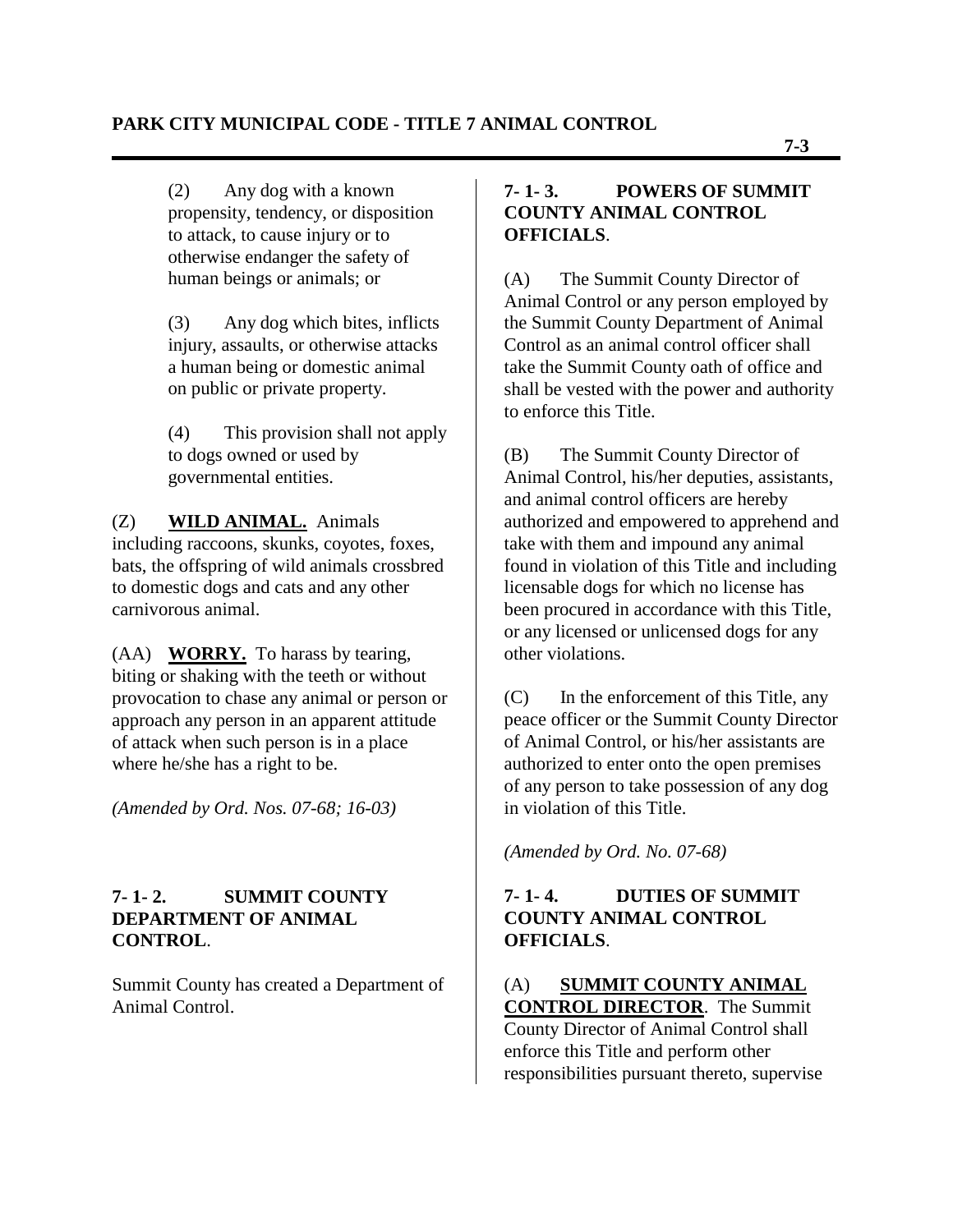the animal shelter(s) under his or her jurisdiction, keep adequate records of all animals impounded and all monies collected, see that all animals and animal holding facilities in his or her jurisdiction are licensed, controlled and permitted in accordance with any applicable ordinance and/or regulations, establish, in cooperation with the Summit County Health Department and other interested governmental agencies, adequate measures for rabies immunization and control.

#### (B) **SUMMIT COUNTY ANIMAL CONTROL OFFICERS**. The Summit

County animal control officers shall enforce this Title in all respects pertaining to animal control within the jurisdiction including the care and impounding of animals and prevention of cruelty to animals and carry out all duties prescribed or delegated by the Summit County Director of Animal Control.

*(Amended by Ord. No. 07-68)*

#### **CHAPTER 2 - LICENSING**

#### **7- 2- 1. DOG LICENSING**.

(A) All dogs must be licensed each year, except as otherwise provided, to a person of the age of eighteen (18) or older.

(B) Any person owning, possessing or harboring any dog within Summit County shall obtain a license for such animal within thirty (30) days after the dog reaches the age of four (4) months, within ten (10) days of the acquisition of such dog or presence of such dog within Summit County. For a dog under the age of six (6) months, the Summit

County Department of Animal Control may accept certification from a licensed veterinarian that the owner has deposited funds for spaying or neutering, then the dog may be licensed at the reduced fee. Said initial license shall be effective for one (1) year from the date of purchase and must be renewed annually thereafter.

(C) License renewal applications must be submitted annually to the Summit County Department of Animal Control, utilizing a standard form, which requests name, address and telephone number of the applicant and the breed, sex, color and age of the animal; the form also asks for pertinent information regarding rabies vaccinations. The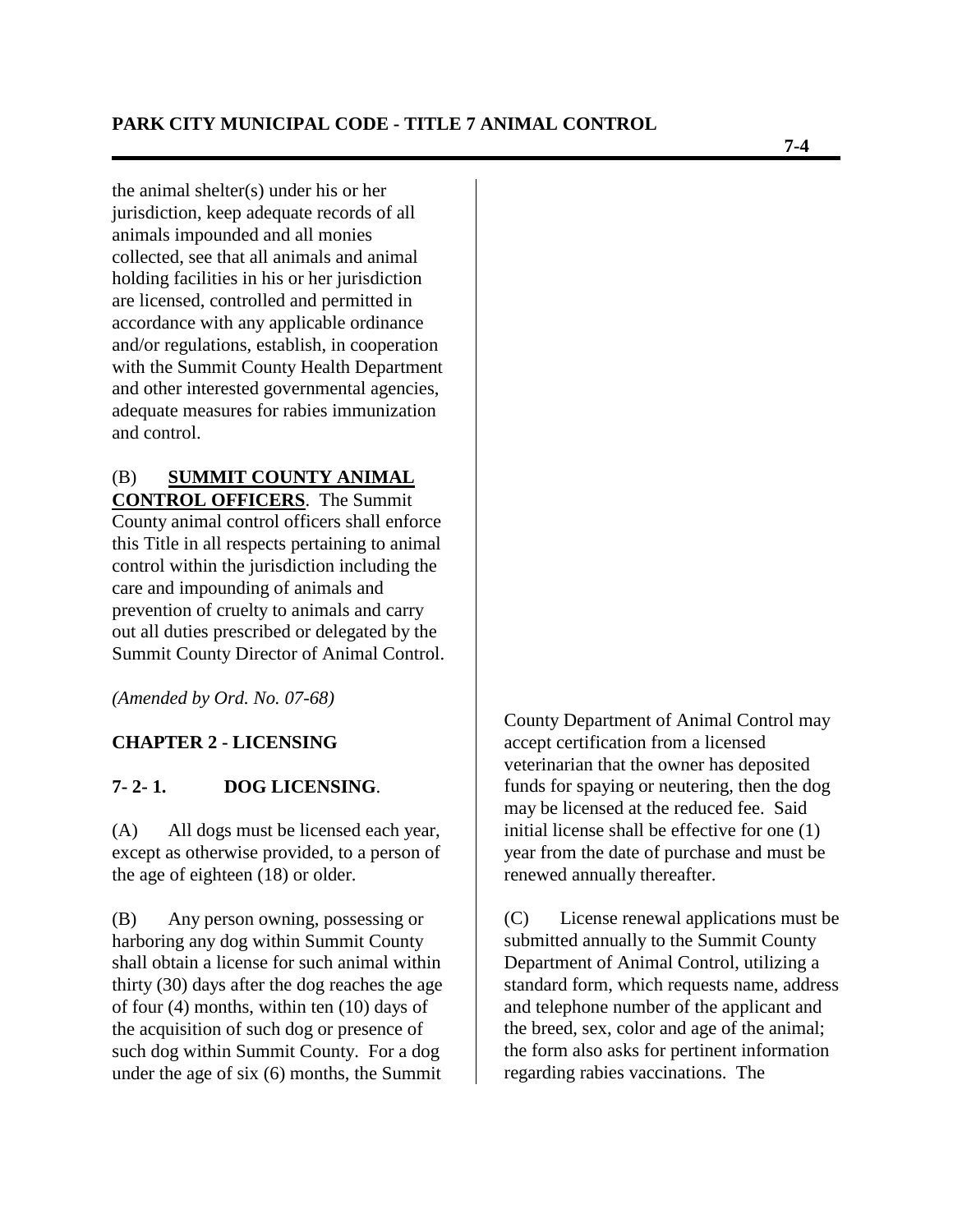application shall be accompanied by the prescribed license fee and by a current rabies vaccination certificate. Rabies vaccinations and certificates therefore, must be obtained every three (3) years, from either a licensed veterinarian or an authorized Summit County animal control officer. (D) Dog licenses will be issued in

accordance with fees as established by Summit County.

No dog shall be licensed as spayed or neutered without satisfactory proof that such surgery was performed on said dog.

(E) The license shall be effective one (1) year from the date of purchase after which a late fee may be imposed. Licenses for the following year may be purchased within thirty (30) days prior to the expiration date.

(F) No person or persons at any one residence within the jurisdiction shall at any one time own or license more than three (3) dogs in any combination except as otherwise provided. Any person owning, possessing or harboring four (4) or more dogs must obtain a kennel permit from the Summit County Department of Animal Control.

*(Amended by Ord. No. 07-68)*

# **7- 2- 2. LICENSE TAG**.

(A) Upon payment of the license fee, the Summit County Department of Animal Control shall issue to the owner a certificate and tag for each dog licensed. The tag shall have stamped on the license number corresponding with the tag number on the certificate. The owner shall attach the tag to the collar or harness of the animal and see that the collar and the tag are constantly worn. Failure to attach the tag as provided shall be in violation of this Title, except in that dogs which are kept for show purposes are exempt from wearing the collar and tag.

(B) Dog tags are not transferable from one dog to another. No refunds shall be made on any dog license fee for any reason whatsoever. Replacements for lost or destroyed tags shall be issued upon payment of the required fee to the Summit County Department of Animal Control.

(C) Any person removing or causing to be removed, the collar, harness, or tag from any licensed dog without the consent of the owner or keeper thereof, except a licensed veterinarian or animal control officer who removes such for medical and other reasons, shall be in violation of this Title.

## **7- 2- 3. LICENSING EXCEPTIONS**.

(A) The provisions of Sections 7-2-1 and 7-2-2 herein shall not apply to:

> (1) Licensed dogs whose owners are non-residents temporarily, up to 30 days, within the jurisdiction; licensed dogs whose owners remain within the jurisdiction longer than thirty (30) days may transfer to the local license upon payment of the required fee and proof of current rabies vaccination.

(2) Individual dogs within a properly licensed dog kennel or other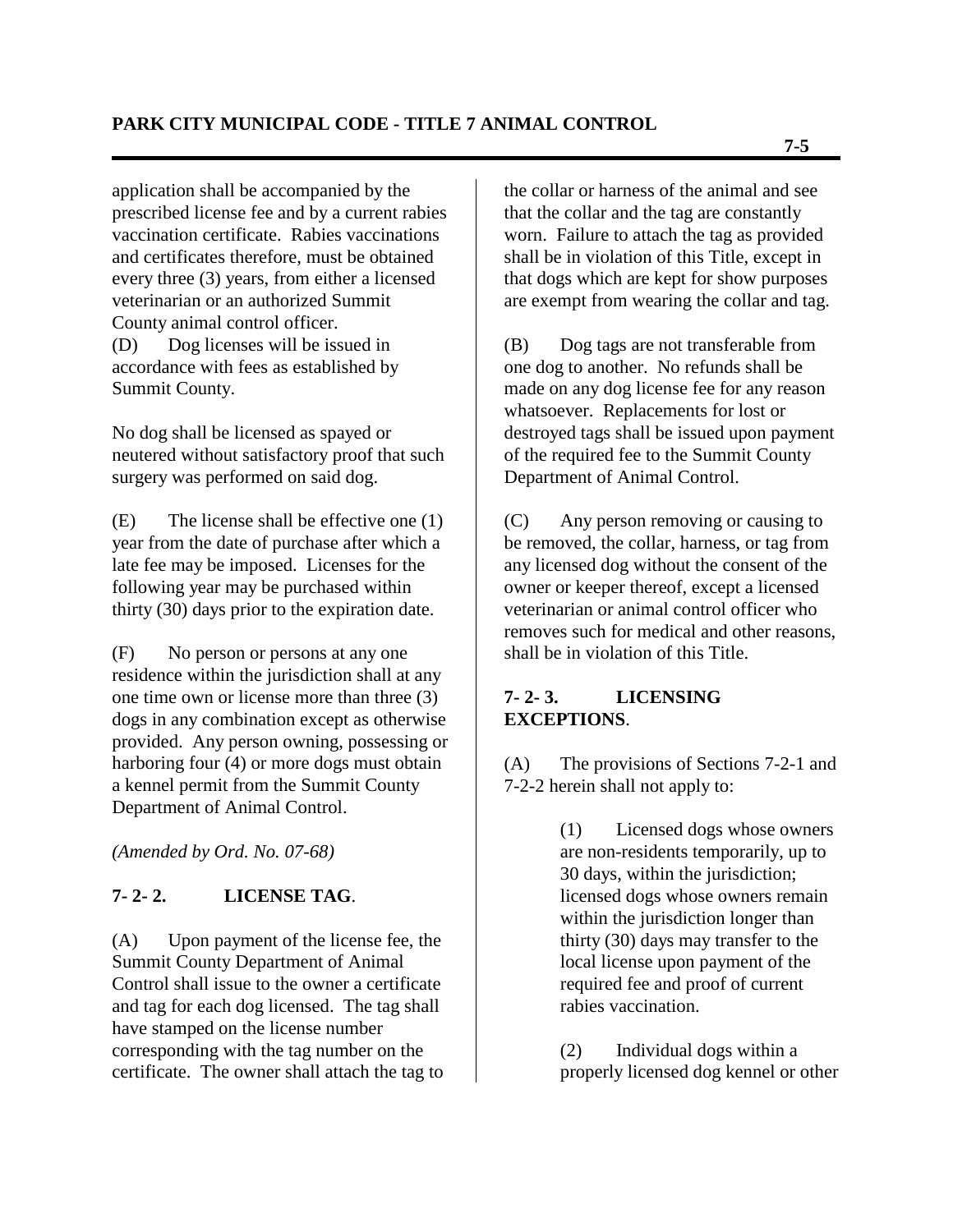such establishment when such dogs are held for resale or agricultural use.

(B) The fee provisions of Section 7-2-2 shall not apply to:

> (1) Seeing-eye dogs properly trained to assist blind persons if such dogs are actually being used by blind persons to assist them in moving from place to place.

(2) Hearing dogs properly trained to assist deaf persons if such dogs are actually used by deaf persons to aid them in responding to sounds.

(3) Dogs especially trained to assist officials of government agencies in the performance of their duties and which are owned by such agencies.

(C) Nothing in this section shall be construed so as to exempt any dog from having a current rabies vaccination.

#### **CHAPTER 3 - VIOLATIONS**

#### **7- 3- 1. UNLAWFUL TO HARBOR STRAY DOGS**.

It shall be unlawful for any person, except an animal welfare society incorporated within the State of Utah, to harbor or keep any lost or stray dog. Whenever any dog shall be found which appears to be lost or strayed, it shall be the duty of the finder to notify the Summit County Animal Control Department

within 24 hours, and the Department shall impound the dog.

*(Amended by Ord. No. 07-68)*

#### **7- 3- 2. DOGS RUNNING AT LARGE.**

A. Under Restraint: It shall be unlawful for the owner or person having charge, care, custody or control of any dog to allow such dog at any time to run at large. Except as provided in subsection B of this Section, a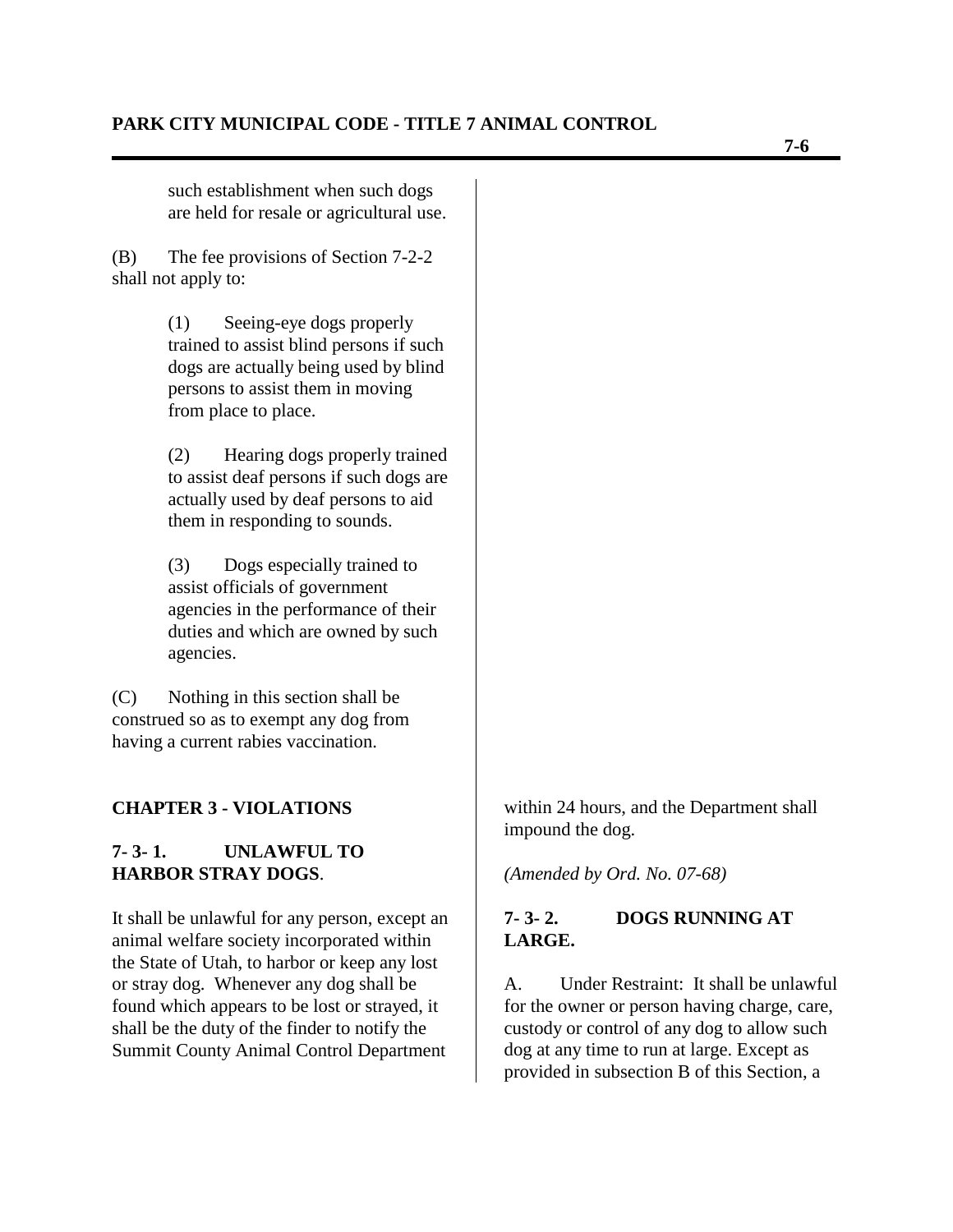dog shall be considered under restraint of the owner and therefore not "at large" when:

1. On a leash or lead;

2. The dog is under the control of its owner through the use of an electronic dog collar, provided that the owner maintains voice and sight control as outlined in subsection B(1) of this Section and carries a physical leash or lead with them at all times;

3. Confined within a vehicle; 4. Within the real property

limits of the owner;

5. Within the real property limits of another with the express permission of the property owner;

6. The dog is an agricultural dog actively working; or

7. The dog is hunting with its owner; or

8. The dog is within the boundaries of a designated off leash dog area adopted by ordinance or otherwise formally approved by the City, or a homeowners' association within the jurisdiction.

#### (B) Off Leash Areas:

1. Voice and Sight Control: With respect to subsection  $(A)(8)$  of this Section, dogs within the boundaries of a designated off leash dog area must be managed through the use of "voice and sight control" defined as control of the behavior of a dog which is not leashed or otherwise physically restrained by its owner sufficient that the dog does not, without regard to circumstances or distractions:

a. Charge, chase, or otherwise display aggression toward any person or behave toward any person in a manner that a reasonable person would find harassing or disturbing;

b. Charge, chase or otherwise display aggression toward any animal;

c. Chase, harass or disturb wildlife or livestock; or

d. Fail to come to and stay with the owner immediately upon command by such person.

2. Off Leash Dog Area Regulations: The following shall be prohibited or illegal within the boundaries of any off leash dog area within the jurisdiction:

> a. Failure of an owner of any dog within the boundaries of an off leash dog area to carry a leash or lead no longer than six (6) feet in length for each dog. Electronic dog collars may not substitute for a physical leash or lead.

> b. An owner having more than four dogs simultaneously unleashed. c. Failure of an owner to exercise voice and sight control at all times.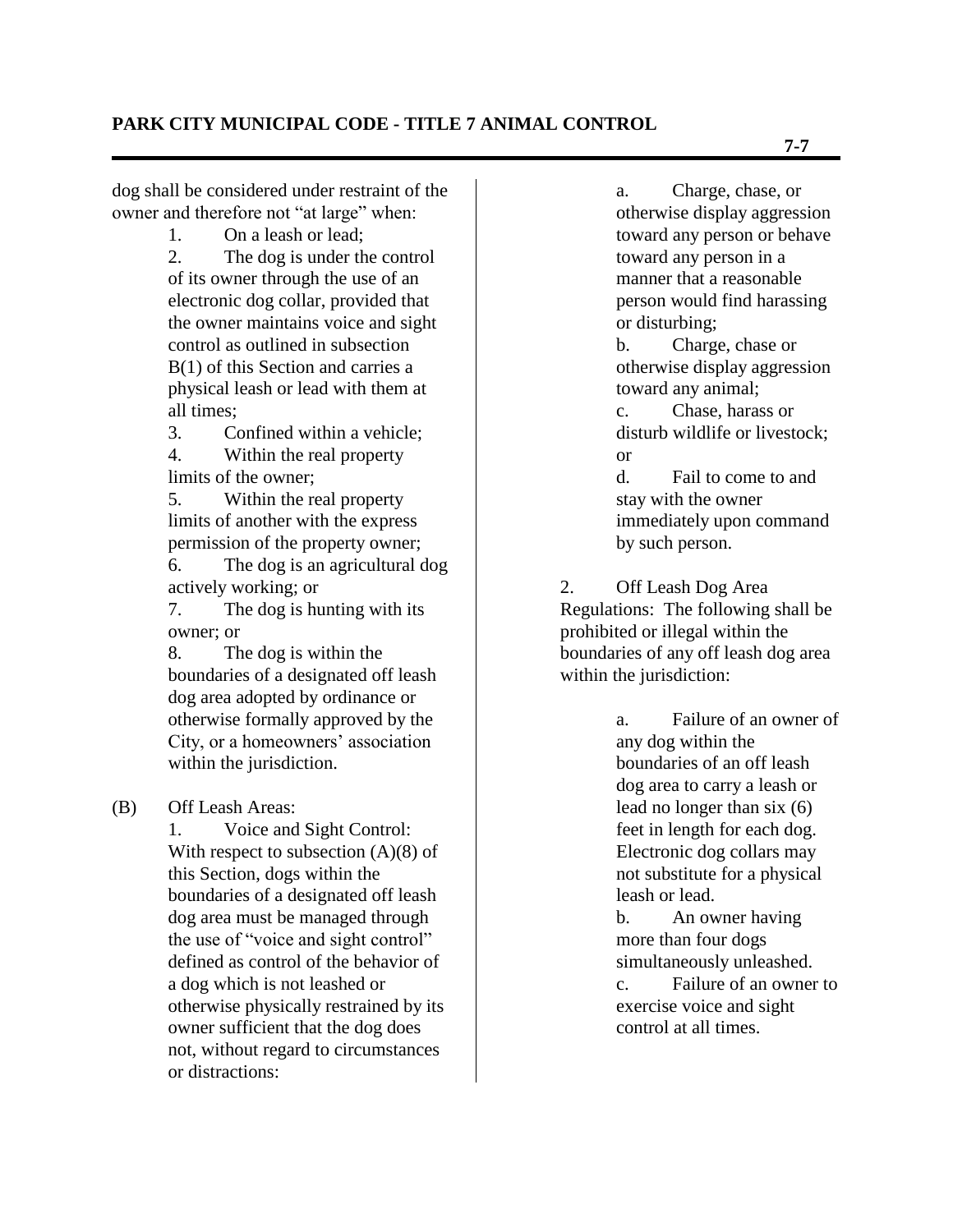d. Failure of an owner to properly clean up and dispose of dog waste.

e. Bringing a female dog in season (heat) into an off leash dog area.

f. Failure of a dog to be properly licensed per Section 7-2-1 of this Title and to wear a license tag per Section 7-2- 2 of this Title

g. Failure to follow any other posted off leash dog area rules and regulations.

(C) Sensitive Areas: Park City recognizes that there are certain sensitive places where dogs should be on leash at all times. Dogs may only be allowed off leash in areas formally designated as off leash areas. Dogs must remain on leash within one hundred fifty feet (150") of an off leash public trailhead.

(D) Liability: The owner of any dog found running at large shall be strictly liable for a violation of this section regardless of the precautions taken to prevent the escape of the dog and regardless of whether or not he/she knows that the dog is running at large.

*(Amended by Ord. No. 07-68; 16-03)*

## **7- 3- 3. DOGS ON UNENCLOSED PREMISES**.

It shall be unlawful for any person to chain, stake out, or tether any dog on any unenclosed premises in such a manner that the animal may go beyond the property line

unless such person has permission of the owner of the affected property.

# **7- 3- 4. FEMALE DOGS IN HEAT**.

Any owner or person having charge, care, custody or control of any female dog in heat shall, in addition to restraining such dog from running at large, cause such dog to be constantly confined in a building or secure enclosure so as to prevent it from attracting by scent or coming into contact with other dogs and creating a nuisance, except for planned breeding.

## **7- 3- 5. PLACES PROHIBITED TO DOGS.**

(A) It shall be unlawful for any person to take or permit any dogs, whether loose or on a leash or in arms, in or about any establishment or place of business where food or food products are sold or displayed, including, but not limited to restaurants, grocery stores, meat markets, and fruit or vegetable stores.

(B) It shall be unlawful for any person keeping, harboring or having charge or control of any dog to allow said dog to be within the following described areas:

> (1) Any watershed area so designated by ordinance or otherwise legally appointed, either now existing or to be defined in the future.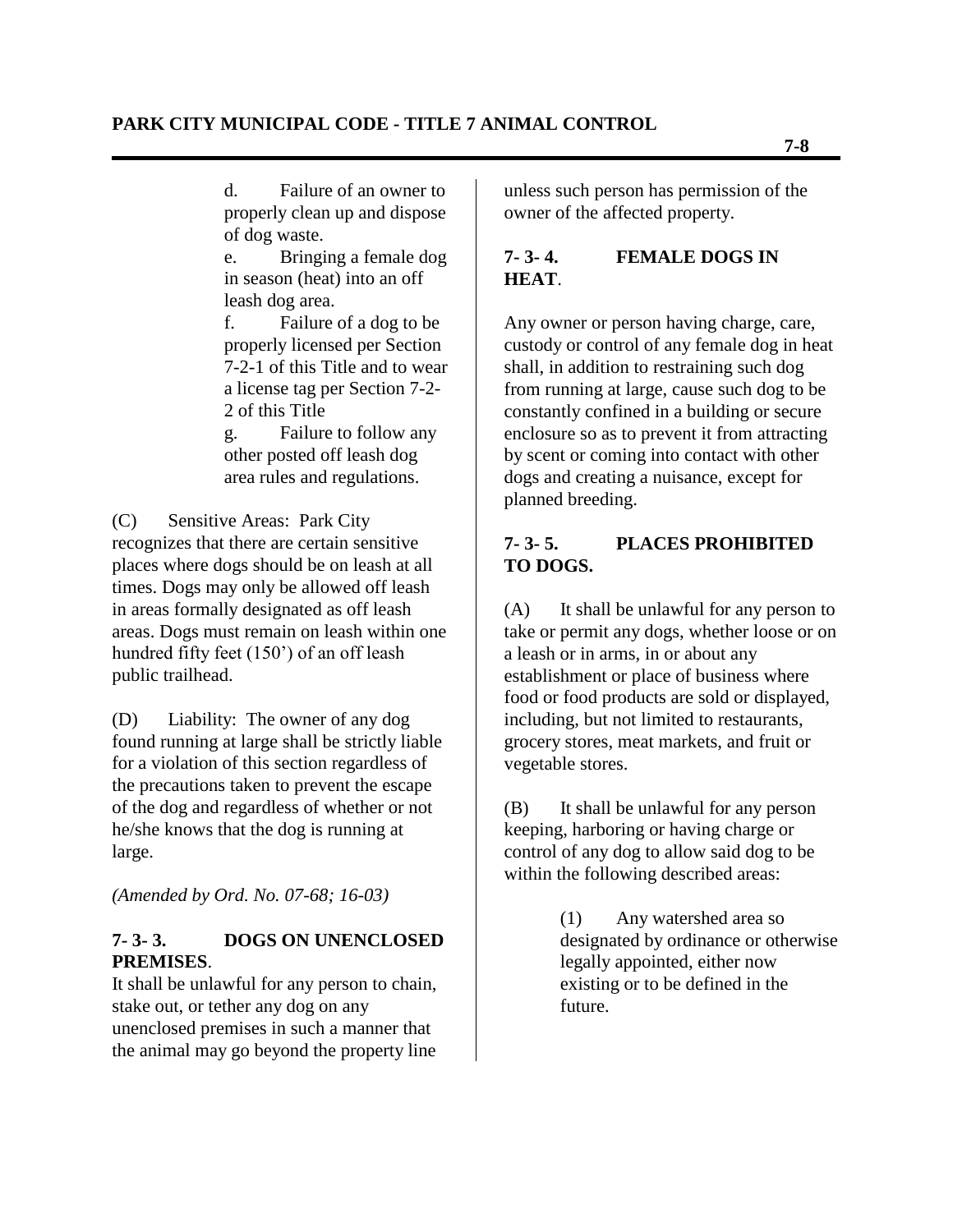(2) Any construction site of a building, building improvement, road, utility, or other construction site during any time when actual construction or excavation activity is taking place.

(3) No owner or person shall cause or permit any dog owned by him/her or under his/her control or custody to enter any designated area where a sign or signs are posted bearing the legend "No Dogs Allowed", or other words to that effect.

(4) This section shall not apply to dogs provided for in Section 7-2- 3(B).

*(Amended by Ord. No. 07-68)*

## **7- 3- 6. DOGS ATTACKING PERSONS AND ANIMALS.**

(A) **ATTACKING DOGS**. It shall be unlawful for the owner or person having charge, care, custody or control of any dog to allow such dog to attack, chase or worry any person, any domestic animal, or any species of protected wildlife, or to attack domestic fowl. "Worry" as used in this section shall mean to harass by tearing, biting or shaking with the teeth, or without provocation to chase or approach any person in an apparent attitude of attack when such person is in a place where he/she has a right to be.

(B) **OWNER LIABILITY**. The owner in violation of Section (A) above shall be strictly liable for violation of this section. In addition to being subject to prosecution under (A) above, the owner of such dog shall also be liable in damages to any person injured or to the owner of any animal(s) injured or destroyed.

(C) **DEFENSES**. The following shall be considered in mitigating the penalties or damages or in dismissing the charge:

> (1) That the dog was properly confined on the premises.

(2) That the dog was deliberately or maliciously provoked.

(D) **DOGS MAY BE KILLED**. Any person may kill a dog while it is committing any of the acts specified in (A) above or while such dog is being pursued.

*(Amended by Ord. No. 07-68)* 

# **7- 3- 7. VICIOUS ANIMALS AND VICIOUS DOGS**.

(A) It shall be unlawful for the owner of any vicious animal or vicious dog, as those terms are defined herein, to permit such animal to go or be off the premises of the owner unless such animal is under restraint as defined in Section 7-3-2 (A) of this Title, and properly muzzled so as to prevent it from injuring any person or property.

(B) The Summit County Director of Animal Control shall seek a court order for destruction of or muzzling of any vicious animal that is under restraint as defined in Section 7-3-2 (A) of this Title, yet cannot be controlled by reasonable restraints and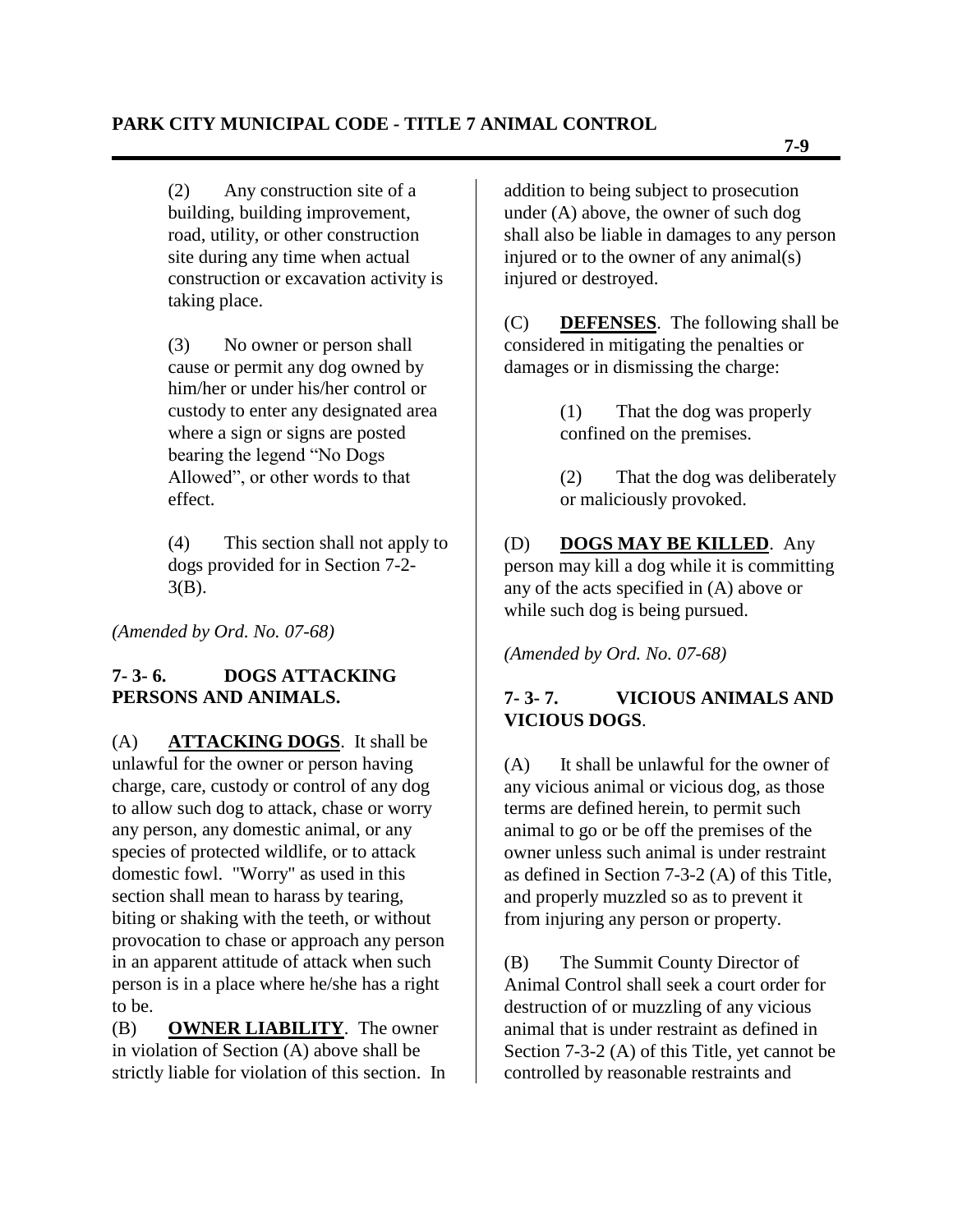cannot be effectively controlled by its owner or person having charge, care, or control of such animal.

*(Amended by Ord. No. 07-68; 16-03)*

## **7- 3- 8. NUISANCE**.

Any owner or person having charge, care, custody or control of an animal or animals causing a nuisance as defined below shall be in violation of this Title and subject to the penalties provided herein. The following shall be deemed a nuisance:

(A) Any animal which:

(1) causes damages to the property of anyone other than its owner;

(2) is a vicious animal as defined herein and kept contrary to Section 7-3-7 above;

(3) causes unreasonable fouling of the air by odors;

(4) causes unsanitary conditions in enclosures or surroundings;

(5) defecates on any public sidewalk, park, or building, or on any private property without the consent of the owner of such private property, unless the person owning, having a proprietary interest in, harboring or having care, charge, control, custody or possession of such animal shall remove any such

defecation to a proper trash receptacle;

(6) barks, whines or howls or makes other disturbing noises in an excessive, continuous or untimely fashion;

(7) attacks other domestic animals; or

(8) is determined by the Summit County Department of Animal Control or the City-County Health Department to be offensive or dangerous to public health, safety or welfare.

(B) Animals which, by virtue of the number maintained, are determined by the Summit County Department of Animal Control or the City-County Health Department to be offensive or dangerous to the public health, welfare or safety.

*(Amended by Ord. No. 07-68)*

# **7- 3- 9. REVOCATION OF DOG LICENSE**.

If the owner of any dog is found to be in violation of this Title on three or more different occasions during any twelve (12) month period, the Director of Animal Control may revoke for a period of one (1) year any dog license such person may possess and providing for the Summit County Animal Control Department to pick up and impound any dog kept by the person under such order. Any dog impounded pursuant to such an order shall be dealt with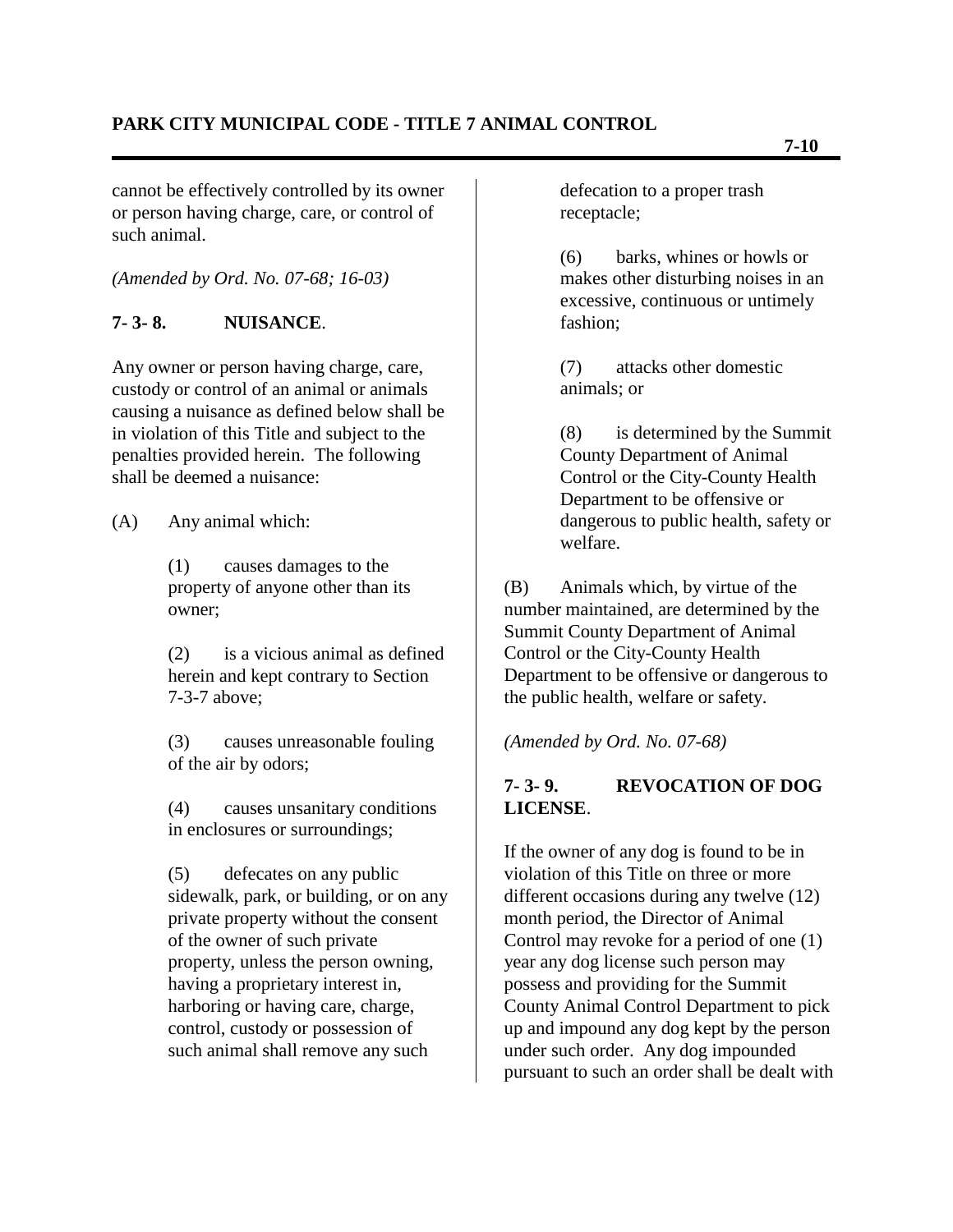in accordance with the provisions of this Title for impounded animals except that the person under the order of revocation shall not be allowed to redeem the dog under any circumstances.

*(Amended by Ord. No. 07-68)*

#### **7- 3-10. BITES, DUTY TO REPORT**.

(A) Any person having knowledge of any individual or animal having been bitten by an animal of a species subject to rabies shall report the incident immediately to the Summit County Department of Animal Control.

(B) The owner of an animal that bites a person and any person bitten by an animal shall report the bite to the Summit County Department of Animal Control or the Health Department within twenty-four (24) hours of the bite, regardless of whether or not the biting animal is of a species subject to rabies.

(C) A physician or other medical personnel who renders professional treatment to a person bitten by an animal shall report the fact that he/she has rendered professional treatment to the Summit County Department of Animal Control of the City-County Health Department within twentyfour (24) hours of his/her first professional attendance. He or she shall report the name, sex and address of the person bitten as well as the type and location of the bite. If known, he/she shall give the name and address of the owner of the animal that inflicted the bite, and any other facts that

may assist the Summit County Department of Animal Control in ascertaining the immunization status of the animal.

(D) Any person treating an animal bitten, injured or mauled by another animal shall report the incident to the Summit County Department of Animal Control. The report shall contain the name and address of the owner of the wounded, injured or bitten animal, the name and address of the owner, a description of the animal, which caused the injury, and the location of the incident.

(E) Any person not conforming to the requirements of this section shall be in violation of this Title.

#### **CHAPTER 4 - CONTROL OF RABIES AND RABID ANIMALS**

## **7- 4- 1. RABIES VACCINATION REQUIRED FOR DOGS**.

The owner or person having the charge, care, custody and control of a dog or cat four months of age or over shall have said animal vaccinated within thirty (30) days after it reaches said age. Unvaccinated dogs over four (4) months of age acquired by the owner or moved into the jurisdiction must be vaccinated thereafter every thirty-six (36) months with a modified virus rabies vaccine approved by the Summit County Health Department. Cats shall be vaccinated every thirty-six (36) months. This provision shall not apply to veterinarian or kennel operators temporarily maintaining on their premises animals owned by others.

*(Amended by Ord. No. 07-68)*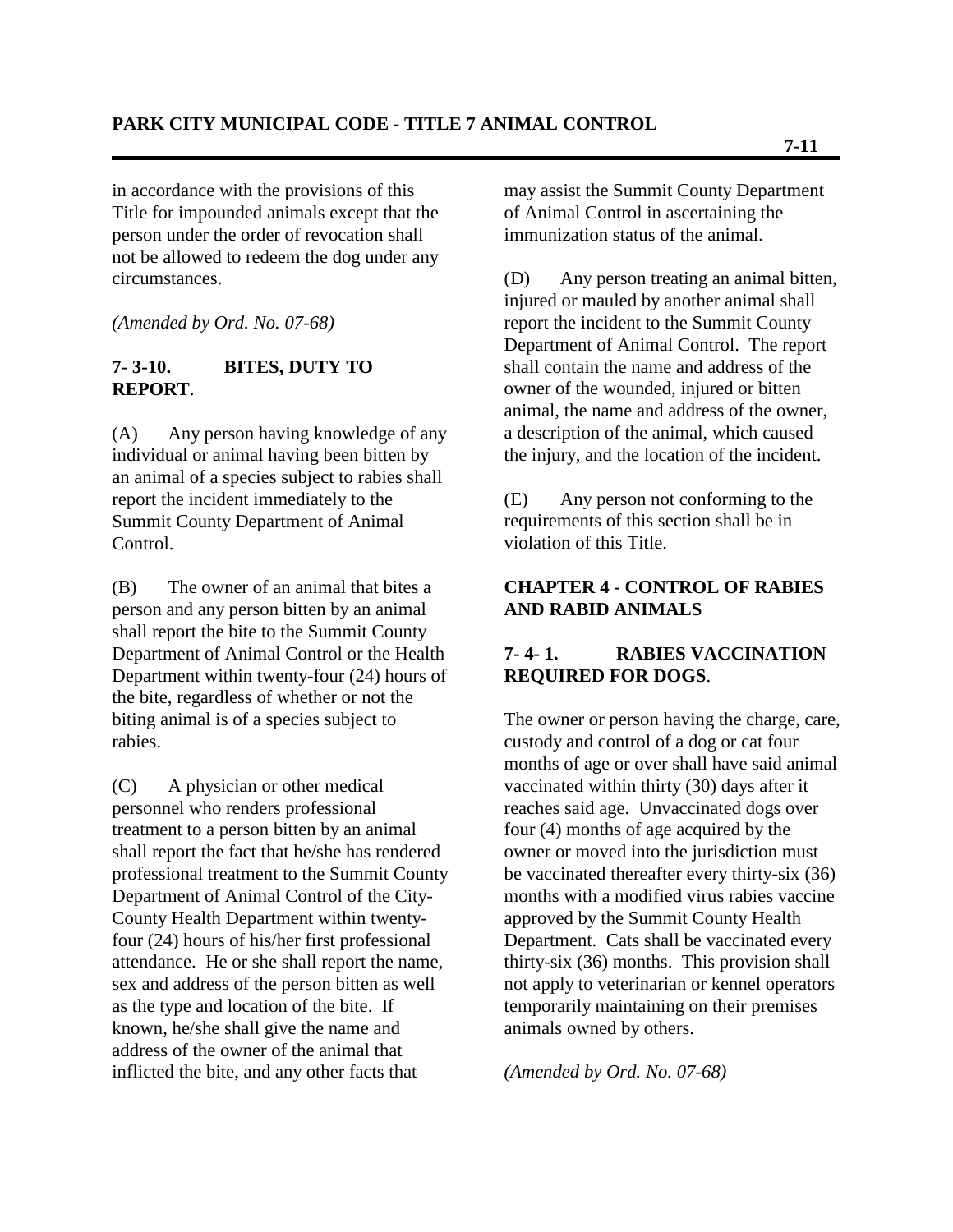#### **7- 4- 2. DUTIES OF VETERINARIANS AND TAG REQUIREMENTS**.

(A) It shall be the duty of each veterinarian when vaccinating any animal for rabies to complete a certificate of rabies vaccination, in duplicate, which includes the following information:

(1) Owner's name and address;

(2) Description of animal, breed, sex, markings, age, name;

(3) Date of vaccination;

(4) Rabies vaccination tag number;

(5) Type of rabies vaccine administered; and

(6) Manufacturer's serial number of vaccine.

(B) A copy of the certificate shall be distributed to the owner and original retained by the issuing veterinarian. The veterinarian and the owner shall retain their copies of the certificate for the interval between vaccinations specified in this section. Additionally a numbered serialized metal or durable plastic rabies vaccination tag shall be securely attached to the collar or harness of all dogs. A dog not wearing such tag shall be deemed to be unvaccinated and may be impounded and dealt with pursuant to this Title.

*(Amended by Ord. No. 07-68)*

# **7- 4- 3. TRANSIENT ANIMAL EXCEPTION**.

The provisions of this Title with respect to vaccination shall not apply to any animal owned by a person temporarily remaining in the jurisdictions for less than thirty (30) days. Such animals shall be kept under strict supervision of the owner. It shall be unlawful to bring any animal into the jurisdiction which does not comply with animal health laws and import regulations.

#### **7- 4- 4. IMPOUNDMENT OF ANIMAL WITHOUT VALID RABIES VACCINATION TAG**.

(A) Any vaccinated animal impounded because of a lack of rabies vaccination tag may be reclaimed by its owner by furnishing proof of rabies vaccination and payment of all impoundment fees prior to release.

(B) Any unvaccinated animal may be reclaimed by payment of impound fees and by obtaining a rabies vaccination within seventy-two (72) hours of release.

(C) Any dog not reclaimed prior to the period shall be disposed of pursuant to provision of Section 7-5-3.

*(Amended by Ord. No. 07-68)*

## **7- 4- 5. REPORTING OF RABID ANIMALS**.

Any person having knowledge of the whereabouts of an animal known to have been exposed to, or suspected of having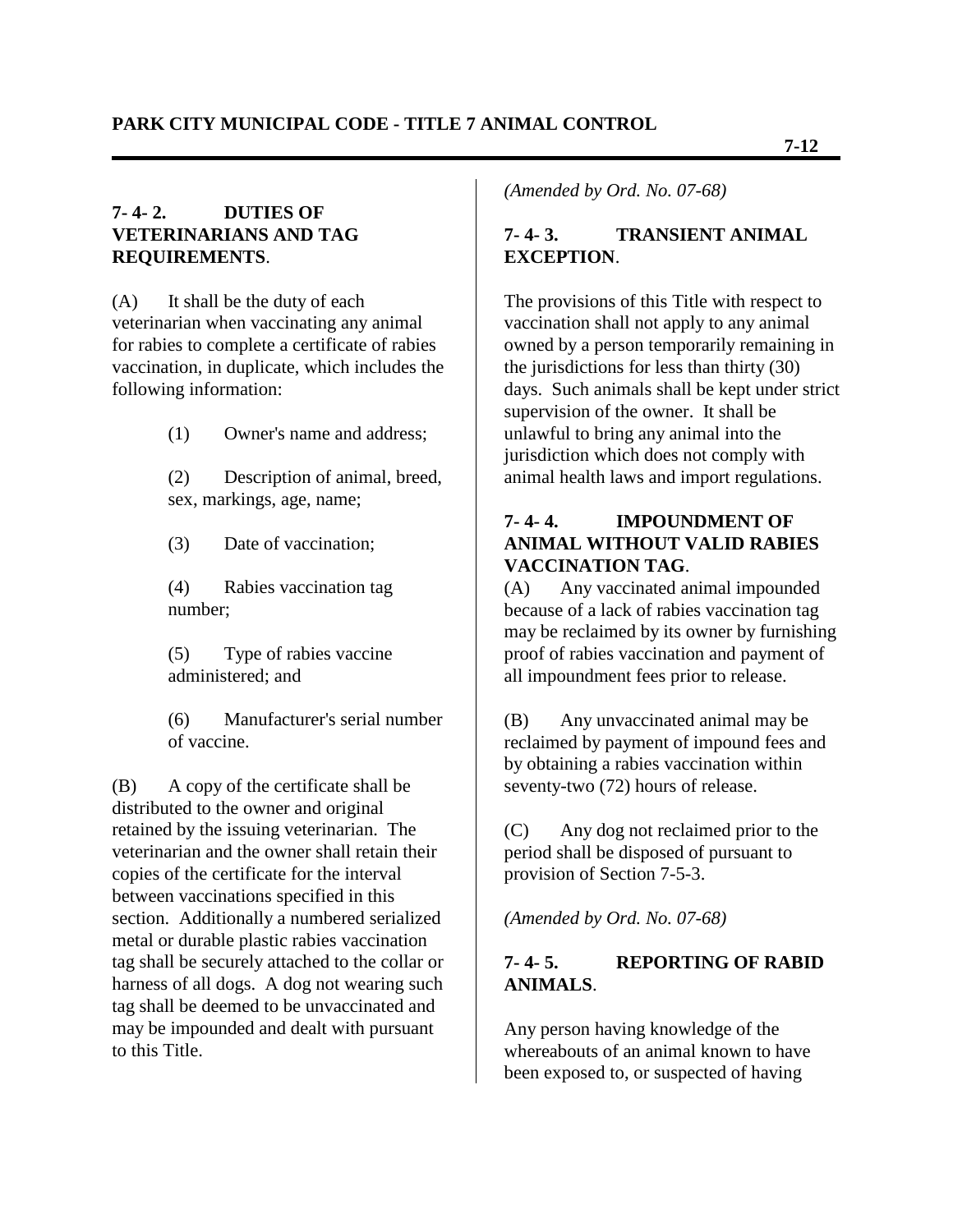rabies; or of an animal or person bitten by such a suspect animal, shall notify the Summit County Department of Animal Control, the Summit County Health Department or the State Division of Health.

#### **7- 4- 6. QUARANTINING AND DISPOSITION OF BITING OR RABID ANIMALS**.

(A) An animal that has rabies or shows signs of having rabies, and every animal infected with rabies or that has been exposed to rabies shall be reported by the owner as is set forth above and shall immediately be confined in a secure place by the owner. The Summit County Director of Animal Control has the discretion to allow the dog owner to secure the dog or to require the dog owner to surrender the dog to the Summit County Department of Animal Control.

(B) The owner of any animal of a species subject to rabies, which has bitten shall surrender the animal to an authorized official upon demand. Any person authorized to enforce this Title may enter upon private property to seize the animal; if the owner refuses to surrender the animal, the officer shall immediately obtain a search warrant authorizing seizure and impoundment of the animal.

(C) Any animal of a species subject to rabies that bites a person or animal or is suspected of having rabies may be seized and quarantined for observation for a period of not less than ten (10) days by the Summit County Department of Animal Control and/or the Health Department. The owner of the animal shall bear the cost of

confinement. The animal shelter shall be the normal place for quarantine, but other arrangements, including confinement by the owner, may be made by the Director of Animal Control and/or the Director of Health if the animal had a current rabies vaccination at the time the bite was inflicted or if there are other special circumstances justifying an exception. A person who has custody of an animal under quarantine shall immediately notify the Summit County Department of Animal Control if the animal shows any signs of sickness or abnormal behavior, or if the animal escapes confinement. It shall be unlawful for any person who has custody of a quarantined animal to fail or to refuse to allow a health or animal control officer to make an inspection or examination during the period of quarantine. If the animal dies within ten (10) days from the date of the bite, the person having custody shall immediately surrender the dog to the Summit County Department of Animal Control. If, at the end of the ten (10) day quarantine period, the Summit County Director of Animal Control examines the animal and finds no sign of rabies, the animal may be released to the owner or in the case of a stray, it shall be disposed of as provided in Section 7-5-3.

## (D) **UNVACCINATED BITTEN ANIMALS**.

(1) In the case of an unvaccinated animal species subject to rabies, which is known to have been bitten by a known rabid animal, said bitten or exposed animal should be immediately destroyed.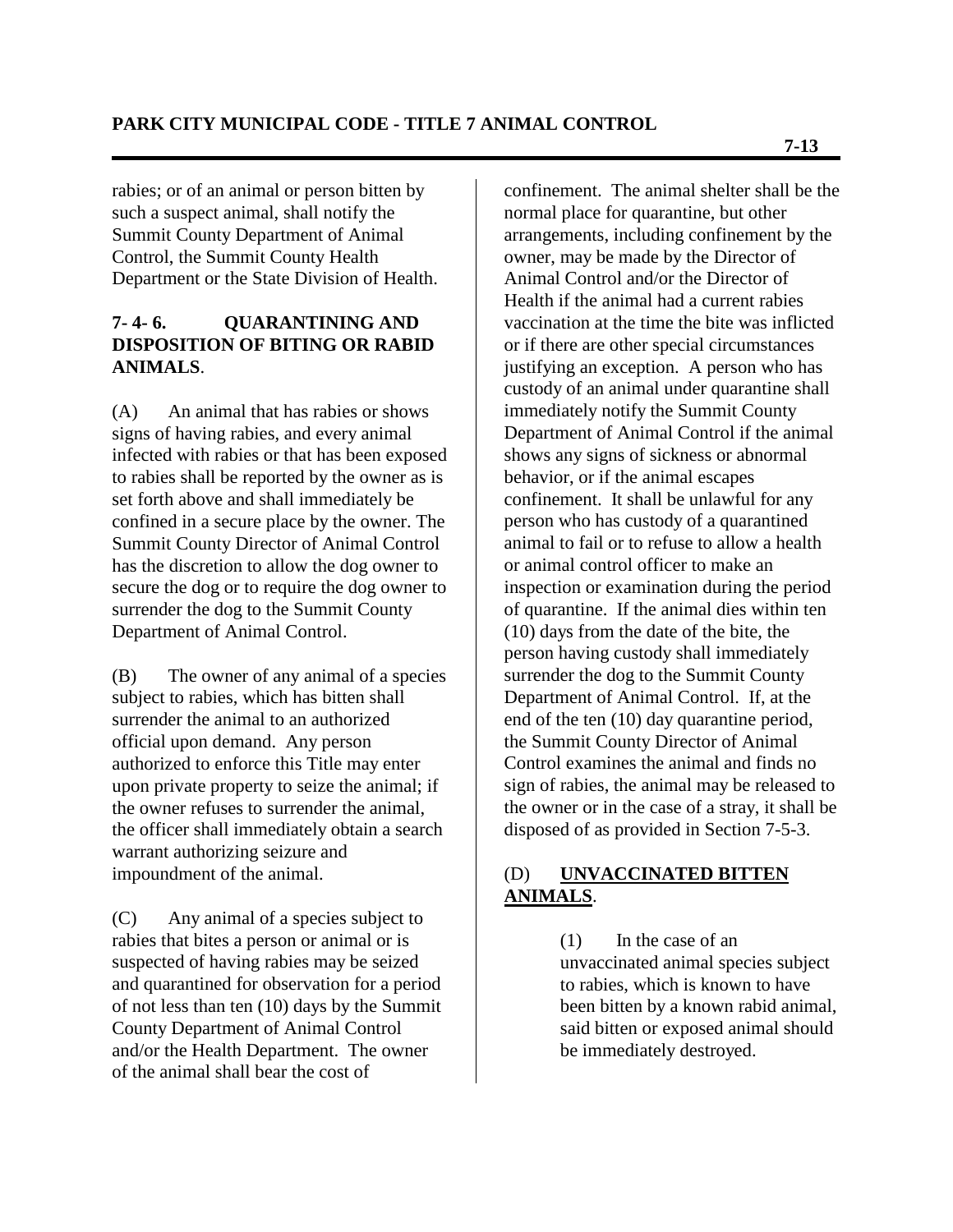(2) If the owner is unwilling to destroy the bitten or exposed animal, the animal shall be immediately isolated and quarantined for six (6) months under veterinary supervision, the cost of such confinement to be paid in advance by the owner. The animal shall be destroyed if the owner does not comply herewith.

## (E) **VACCINATED BITTEN ANIMALS**.

(1) If the bitten or exposed animal has been vaccinated, the animal shall be revaccinated within twenty-four (24) hours and quarantined for a period of forty-five (45) days following revaccination; or

(2) If the animal is not revaccinated within twenty-four (24) hours, the animal shall be isolated and quarantined under veterinary supervision for six (6) months.

(3) The animal shall be destroyed if the owner does not comply with this subsection.

(F) It shall be unlawful for any person to remove any such animal from the place of quarantine without written permission of the Summit County Summit County Department of Animal Control. It is unlawful for any person to permit, or suffer to escape, any such animal from its place of quarantine or impoundment.

(G) If any animal bites or attacks a person or animal two times or more in a twelve (12) month period, such animal may be immediately impounded by the Summit County Department of Animal Control without court order and held at owner expense pending court action. Any such animal shall be deemed a vicious animal, and the Summit County Director of Animal Control may seek a court order as provided in Section 7-3-7 for destruction of the animal. Parties owning such animal shall, if possible, be notified immediately of the animal's location by the Summit County Department of Animal Control.

*(Amended by Ord. No. 07-68)*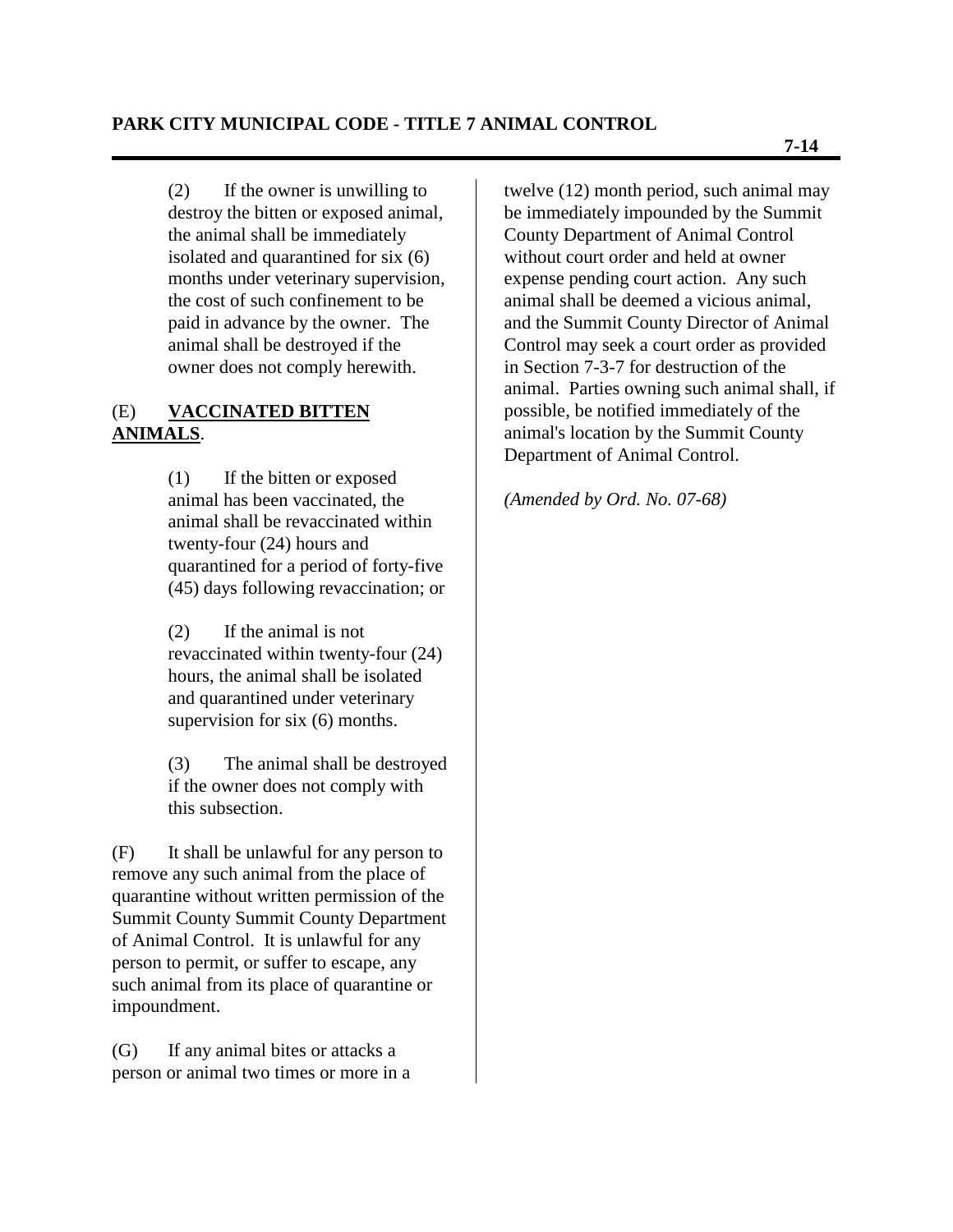#### **CHAPTER 5 - IMPOUNDING**

#### **7- 5- 1. ANIMALS TO BE IMPOUNDED**.

The Summit County Director of Animal Control shall place all animals which he or she takes into custody in a designated animal impound facility. The following animals may be taken into custody by the Summit County Director of Animal Control and impounded without filing a complaint:

(A) Any animal being kept or maintained contrary to the provisions of this Title;

(B) Any animal running at large contrary to the provisions of this Title;

(C) Any animal, which is by this Title required to be licensed and is not licensed. An animal not wearing a tag shall be presumed to be unlicensed for purposes of this section.

(D) Sick or injured animals whose owner cannot be located;

(E) Any abandoned animal;

(F) Animals, which are not vaccinated for rabies in accordance with the requirements of this Title;

(G) Any animal to be held for quarantine; and

(H) Any vicious animal not properly confined as required by Section 7-3-7 herein.

*(Amended by Ord. No. 07-68)*

#### **7- 5- 2. RECORDS TO BE KEPT**.

Complete records shall be kept for all impounded animals and shall include the following information:

(A) Description of the animal, including tag number;

(B) Manner and date of impound;

(C) Location of the pickup and name of the officer picking up the animal;

(D) Manner and date of disposal;

(E) Name and address of the redeemer or purchaser;

(F) Name and address of any person relinquishing an animal to the impound facility;

(G) All fees received; and

(H) All expenses accruing during impoundment.

*(Amended by Ord. No. 07-68)*

#### **7- 5- 3. DISPOSITION OF ANIMALS**.

(A) Licensed animals shall be impounded for a minimum of five (5) working days before further disposition, except as otherwise provided herein. Reasonable effort shall be made to notify the owner of any animal wearing a license or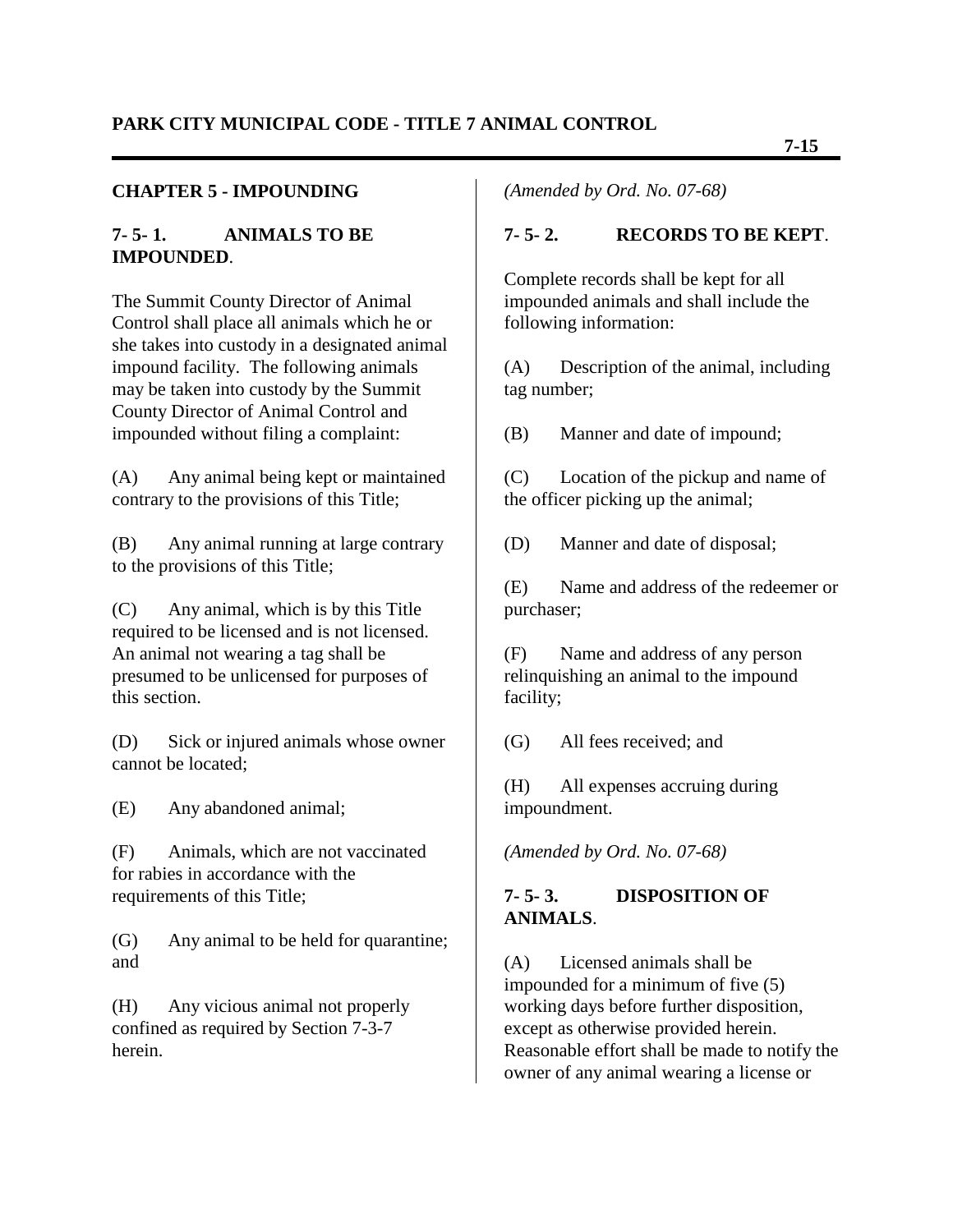other identification during that time. Notice shall be deemed given when sent to the last known address of the listed owner. Any animal voluntarily relinquished to the Summit County animal control facility by the owner therefore for destruction or other disposition need not be kept for the minimum holding period before release or other disposition as herein provided.

(B) No dog or cat shall be released for adoption until such dog or cat is spayed or neutered unless payment for such spaying or neutering is deposited with the Summit County Department of Animal Control and the person to whom the dog or cat is released agrees, in writing, to cause such dog or cat to be spayed or neutered. Such agreement shall provide that the purchaser will have the dog or cat spayed or neutered within 120 days of the date of purchase. Failure to spay or neuter such dog or cat shall be deemed a breach of the adoption contract and shall result in its termination, return of the dog or cat, and forfeiture of all amounts paid to Summit County Department of Animal Control. All adoptions are conditional until the animal is spayed or neutered.

(C) All dogs, except for those quarantined or confined by court order, held longer than the minimum impound period, and all dogs voluntarily relinquished to the impound facility may be destroyed or sold as the Summit County Director of Animal Control shall direct. Any healthy dog may be sold to any person desiring to purchase such animal for a price to be determined by the Summit County Director of Animal Control but not to exceed the fee set by

Summit County, plus license, rabies vaccination, and/or spaying or neutering fees, if required.

(D) Any licensed animal impounded and having or suspected of having serious physical injury or contagious disease requiring medical attention may, in the discretion of the Summit County Director of Animal Control, be released to the care of a veterinarian with the consent of the owner.

(E) The Summit County Director of Animal Control has the discretion to destroy an animal without regard to any time limitations otherwise established herein and without court order under the following circumstances:

> (1) In the judgment of the Summit County Director of Animal Control, the animal should be destroyed for humane reasons;

> (2) In the judgment of the Summit County Director of Animal Control, the animal should be destroyed to protect the public from the imminent danger to persons or property; or

(3) In the judgment of the Summit County Director of Animal Control, the animal is a vicious animal and is considered either at large or abandoned by its owner or person having charge, care, custody, or control.

*(Amended by Ord. No. 07-68)*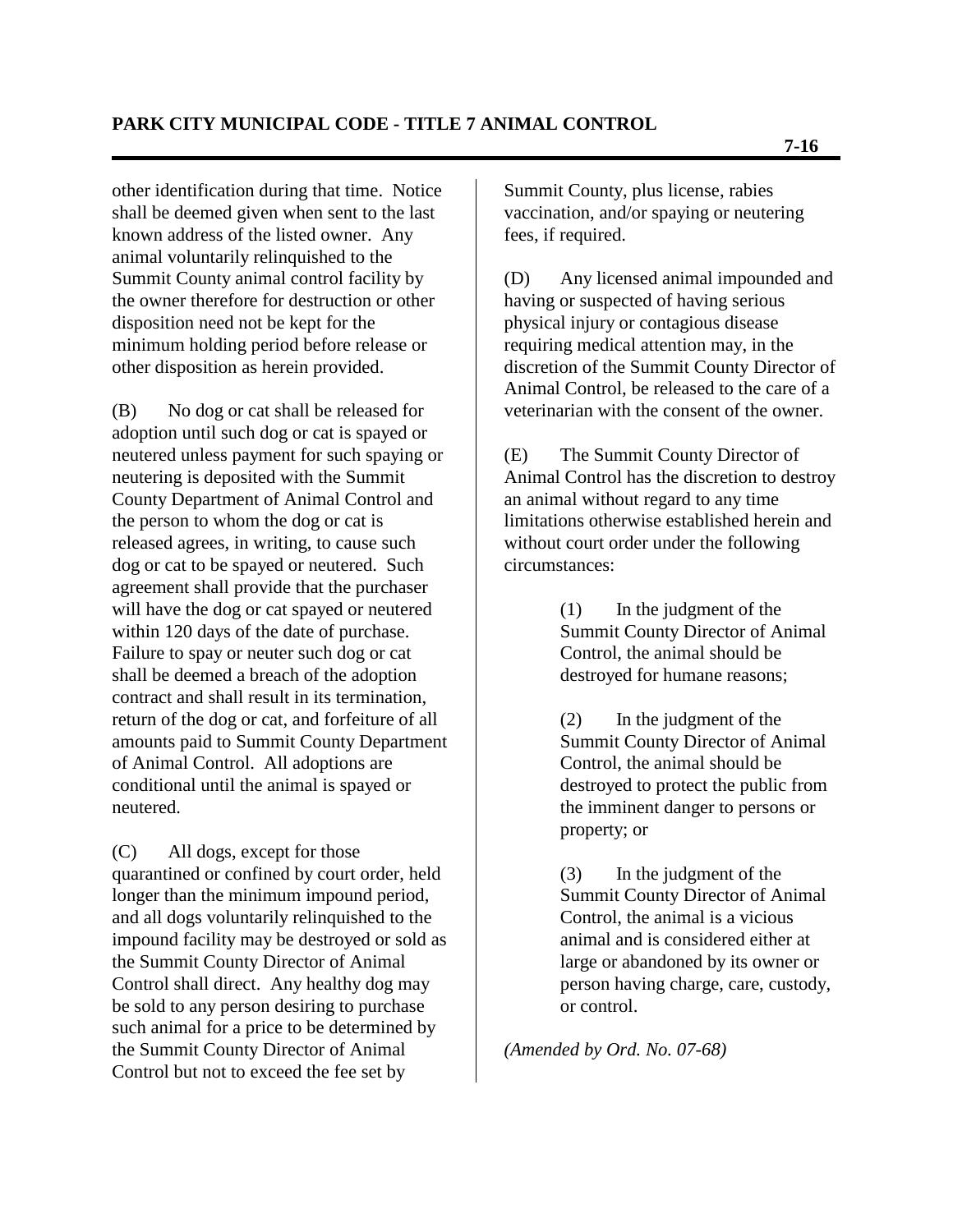## **7- 5- 4. REDEMPTION**.

(A) The owner of any impounded animal or his authorized representative may redeem such animal before disposition provided he/she pays:

- (1) The impound fee;
- (2) The daily board charge;

(3) Veterinary costs incurred during the impound period, including rabies vaccination;

(4) License fee, if required.

(B) Redemption fees shall be as established by Summit County.

*(Amended by Ord. No. 07-68)*

#### **7- 5- 5. IMPOUND FEES FOR VOLUNTARY RELINQUISHMENT BY OWNER**.

Whenever any dog or cat is voluntarily relinquished by the owner thereof to the animal control facility for destruction or other disposition as provided by Section 7-5- 4 of this Title, a donation may be given by such owner for each dog, for each litter of dogs, for each cat, or for each litter of cats so relinquished.

*(Amended by Ord. No. 07-68)*

# **7- 5- 6. ANIMAL SHELTER**.

(A) The governing authority shall provide suitable premises and facilities to be used as an animal shelter where impounded small animals can be adequately kept. They shall purchase and supply food and supply humane care for impounded animals.

(B) The governing authority shall provide for the painless and humane destruction of dogs and other animals required to be destroyed by this Title or by the laws of the State of Utah.

(C) The governing authority may furnish, when necessary, medical treatment for such animals as may be impounded pursuant to this Title.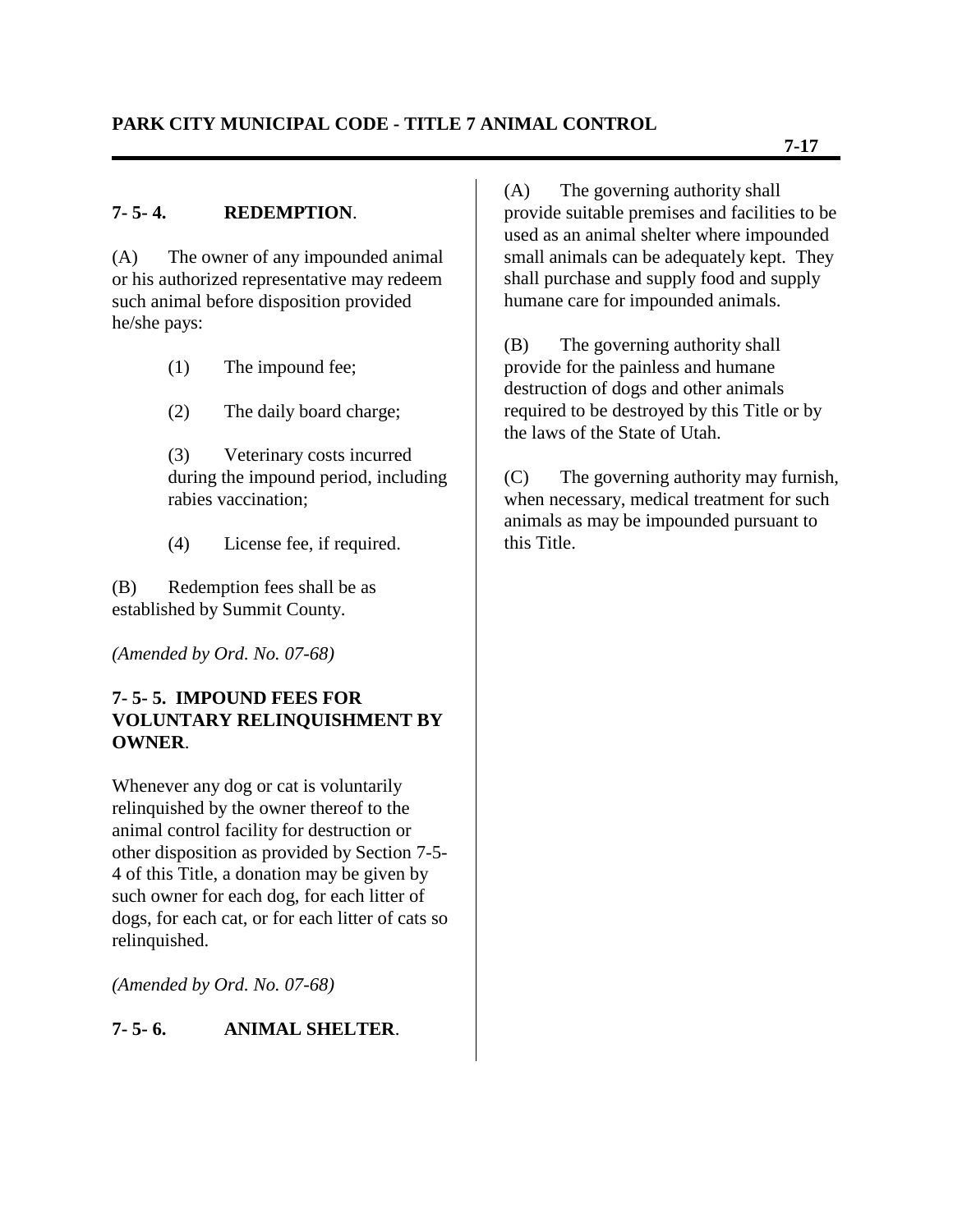#### **CHAPTER 6 - CRUELTY TO ANIMALS PROHIBITED**

#### **7- 6- 1. PHYSICAL ABUSE**.

It is unlawful for any person to willfully or maliciously kill, maim, disfigure, torture, beat with a stick, chain, club or other object, mutilate, burn or scald, overdrive or otherwise cruelly set upon any animal. Each offense shall constitute a separate violation. An exemption will exist for agricultural animals that are branded, ear marked, or otherwise marked for identification purposes.

*(Amended by Ord. No. 07-68)*

#### **7- 6- 2. TRANSPORTING ANIMALS**.

It is unlawful for any person to carry or confine any animal in or upon any vehicle in a cruel or inhumane manner, including but not limited to, carrying or confining such animal without adequate ventilation or for an unusual length of time.

*(Amended by Ord. No. 07-68)*

#### **7- 6- 3. CARE AND MAINTENANCE**.

It shall be the duty of any person to provide any animal in his charge or custody, as owner or otherwise, with adequate food, drink, care, which shall include veterinary care and shelter.

## **7- 6- 4. ANIMAL POISONING**.

Except as provided in Section 7-5-6, it shall be unlawful for any person by any means to make accessible to any animal, with intent to cause harm or death, any substance, which has in any manner been treated or prepared with any harmful or poisonous substance. This provision shall not be interpreted so as to prohibit the use of poisonous substances for the control of vermin in the furtherance of the public health when applied in such a manner as to reasonably prohibit access to other animals.

*(Amended by Ord. No. 07-68)*

## **7- 6- 5. INJURY TO ANIMALS BY MOTORISTS**.

(A) Every operator of a motor or other self-propelled vehicle upon the streets of the jurisdiction shall immediately upon injuring, striking, maiming or running down any domestic animal give such aid as can reasonably be rendered. In the absence of the owner, he or she shall immediately notify the Summit County Department of Animal Control, furnishing requested facts relative to the injury.

(B) It shall be the duty of such operator to remain at or near the scene until such time as the appropriate authorities arrive, and upon the arrival of the authorities, the operator shall immediately identify himself to the authorities. Alternatively, in the absence of the owner, a person may give aid by taking the animal to the animal control facility or other appropriate facility and notifying the Summit County Department of Animal Control. Such animal may be taken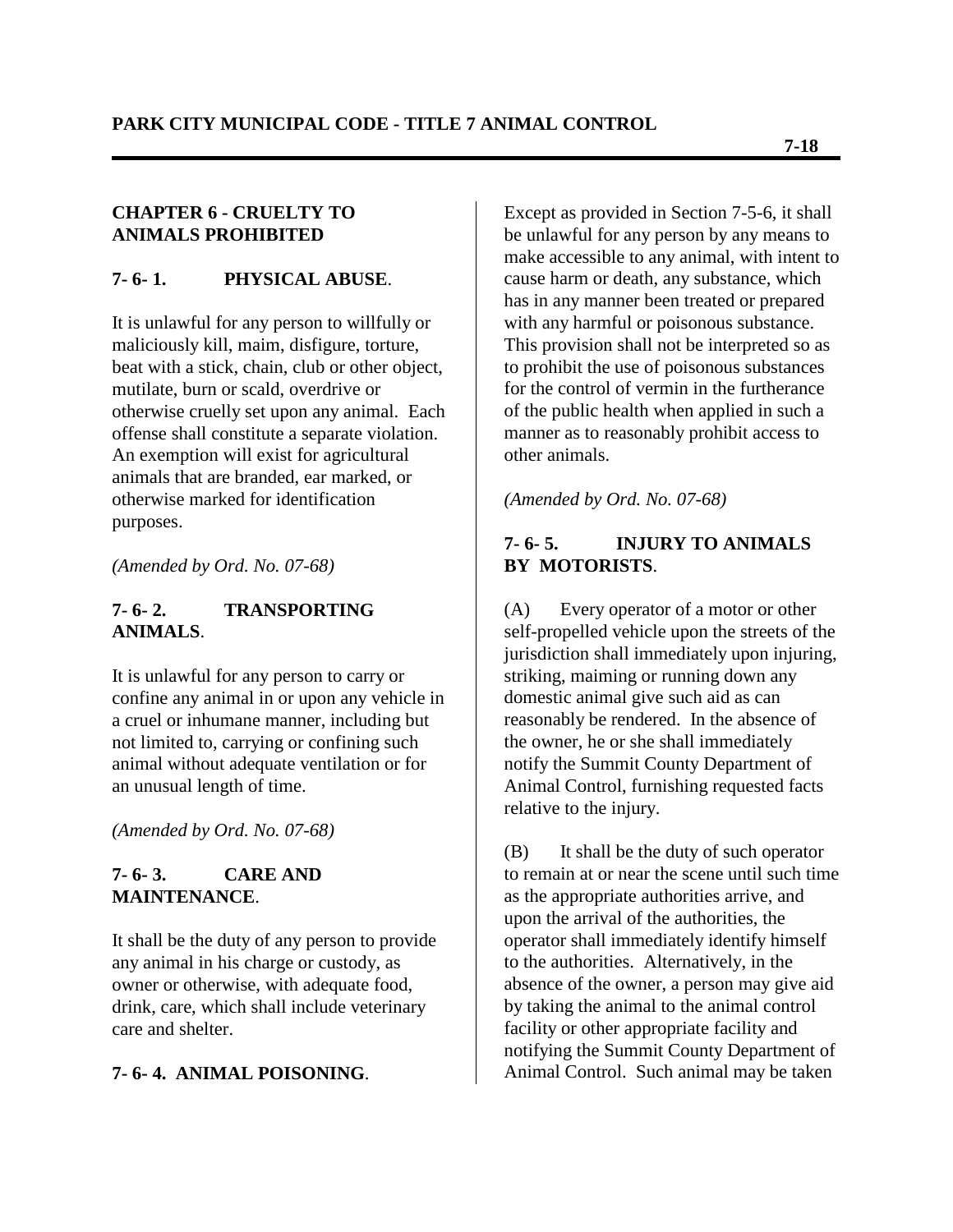in by the animal control facility and dealt with as deemed appropriate under the circumstances.

(C) Emergency vehicles are exempted from the requirements of this provision.

*(Amended by Ord. No. 07-68)*

#### **7- 6- 6. ANIMALS FOR FIGHTING**.

(A) It shall be unlawful for any person, firm, or corporation to raise, keep or use any animal, fowl or bird for the purpose of fighting or baiting; and for any person to be a party to or be present as spectator at any such fighting or baiting of any animal or fowl; and for any person, firm or corporation to knowingly rent any building, shed, room, yard, ground or premises for any such purposes as aforesaid, or to knowingly suffer or permit the use of his/her buildings, sheds, rooms, yards, grounds or premises for the purposes aforesaid.

(B) Law enforcement officers or the Summit County Department of Animal Control officials may enter any building or place where there is an exhibition of fighting or baiting of a live animal, or where preparations are being made for such an exhibition, and the law enforcement officers may arrest persons there present and take possession of all animals engaged in fighting, along with all implements or applications used in such exhibition. This provision shall not be interpreted to authorize a search or arrest without a warrant such is required by law.

#### **7- 6- 7. MALICIOUS IMPOUNDING**.

It shall be unlawful for any person maliciously to secrete or impound the animal of another.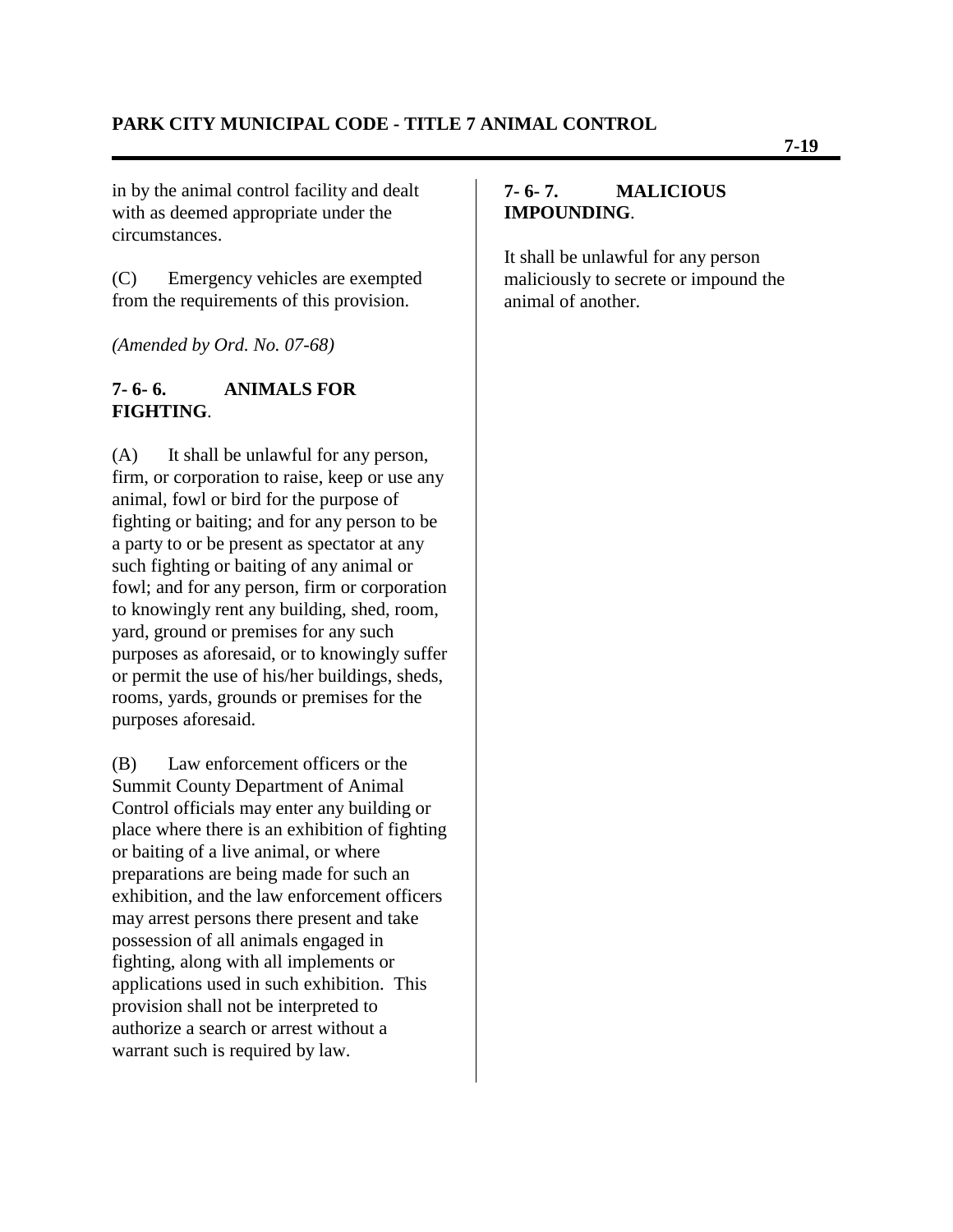## **CHAPTER 7 - KENNELS, PET SHOPS ETC. REGULATION**

# **7- 7- 1. KENNEL PERMITS**.

(A) Any person wishing to operate or maintain a kennel, cattery, pet shop or groomery must first obtain a kennel license from the Summit County Department of Animal Control. Said kennel license shall be issued upon payment of the fee and a statement from the Summit County Planning Department or appropriate city official that a kennel is a permitted use under the zoning regulations in effect for the area of the proposed kennel.

(B) A valid kennel license shall be posted in a conspicuous place in each establishment and said license shall be considered as appurtenant to the premises and not transferable to another location. The licensee shall notify the Summit County Department of Animal Control within thirty (30) days of any change in his establishment or operation, which may affect the status of his license. In the event of a change in ownership of the establishment, the licensee shall notify the Summit County Department of Animal Control immediately. Licenses shall not be transferable from one owner to another.

(C) Any license issued pursuant to this section shall automatically expire on December 31st, immediately following date of issue. During the first three (3) months of each year the licensee shall apply for a renewal of the license and pay the required fee. Any application made after March 31, except an application for a new

establishment opening subsequent to that date, shall be accompanied by a late application fee in addition to the regular permit fee.

(D) **LICENSE FEES**. License fees shall be as established by Summit County.

*(Amended by Ord. No. 07-68)*

# **7- 7- 2. STANDARDS FOR PERMITTED ESTABLISHMENT**.

The Summit County Department of Animal Control shall promulgate rules and regulations governing the operation of kennels, catteries, groomers, pet shops. Such rules and regulations shall provide for the type of structures, buildings, pens, cages, runways or yards required for the animal sought to be kept, harbored or confined on such premises; the manner which food, water and sanitation facilities will be provided to such animals; measures relating to the health of said animals, the control of noise and odors, and the protection of person or property adjacent premises; and other such matters as the Summit County Director of Animal Control shall deem necessary. Such rules and regulations shall have the effect of law, and violation of such rules and regulations shall be deemed a violation of this Title and grounds for revocation of a permit issued by the Summit County Department of Animal Control.

## **7- 7- 3. SUSPENSION OR REVOCATION OF PERMIT**.

(A) **GROUNDS**. A permit may be suspended or revoked or a permit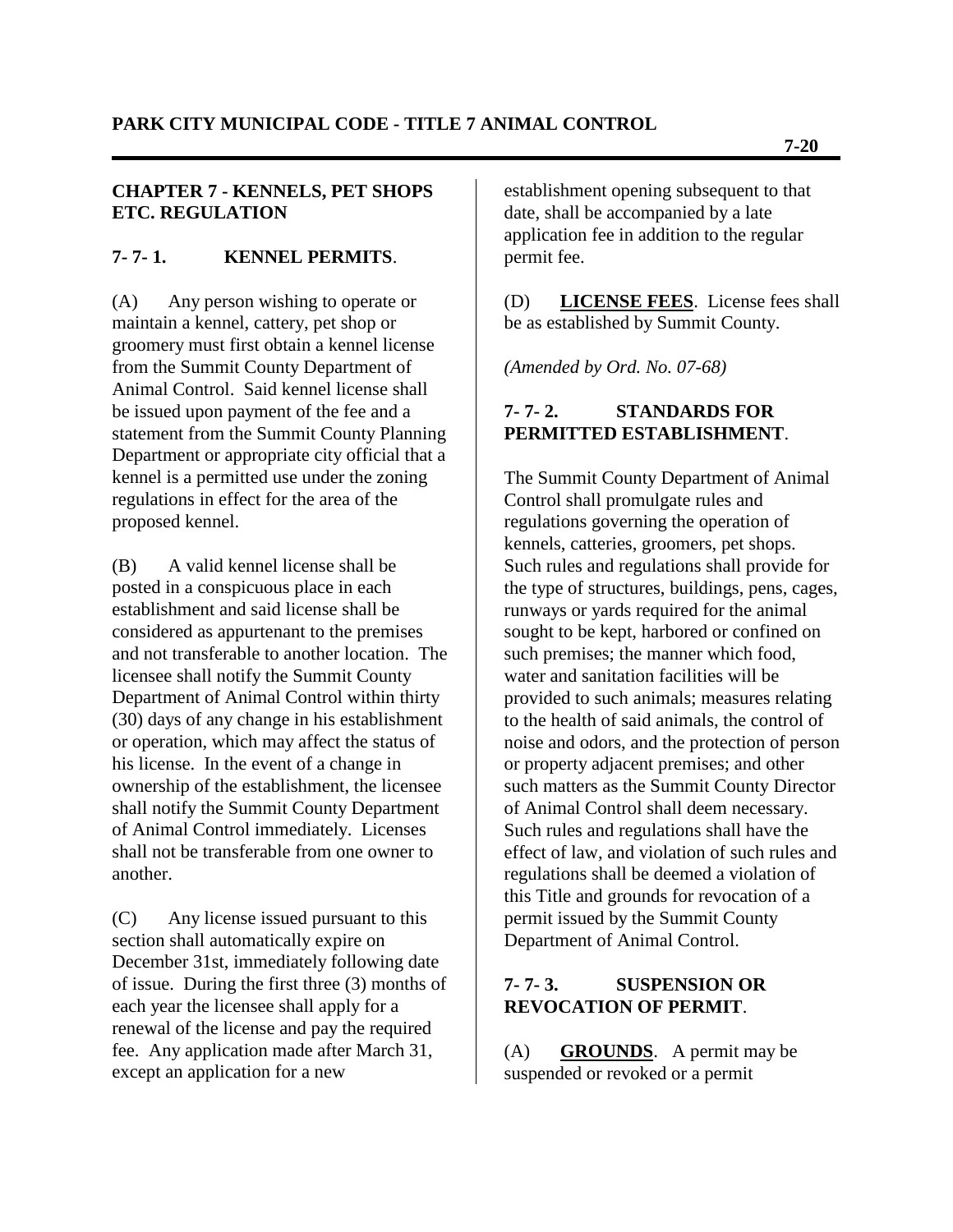application rejected on any one or more of the following grounds:

> (1) Falsification of facts in a permit application;

(2) Violation of any of the provisions of this Title or any other law or regulation governing the establishment including noise; or

(3) Conviction on a charge of cruelty to animals.

(B) **PROCEDURE**. If an inspection of kennels, catteries, groomeries, pet shops, reveals a violation of this Title, the inspector shall notify the permit holder or operator of such violation by means of an inspection report form or other written notice. The notification shall:

> (1) Set forth the specific violation(s) found;

(2) Establish a specific and reasonable period of time for the correction of the violations found;

(3) State that failure to comply with any notice issued in accordance with the provisions of this Title may result in immediate suspension of the permit.

## **7- 7- 4. EMERGENCY SUSPENSION**.

(A) Notwithstanding the other provisions of this Title, when the inspecting officer finds unsanitary or other conditions in the

operation of kennels, catteries, groomeries, pet shops, or a similar establishment, which in his judgment, constitute a substantial hazard to public health, he may, without warning or hearing, issue a written notice to the permit holder or operator citing such condition specifying the corrective action to be taken. Such order may state that the permit is immediately suspended and all operations are to be discontinued. Any person to whom such an order is issued shall comply immediately therewith. Any animals at such a facility may be confiscated by the Summit County Department of Animal Control and impounded or otherwise provided for according to the provisions of this Title.

(B) **NOTICE**. Notice provided for under this section shall be deemed to have been properly served when the original of law inspection report form or other notice has been delivered personally to the permit holder or person in charge, or such notice has been sent by certified mail to the last known address of the permit holder. A copy of such notice shall be filed with the records of the Summit County Department of Animal Control.

# **7- 7- 5. INTERFERENCE WITH OFFICERS PROHIBITED**.

It is unlawful for any person to do any act which hinders, delays, interferes with or obstructs an animal control officer while engaging in the discharge of their duties, including furnishing false information to such.